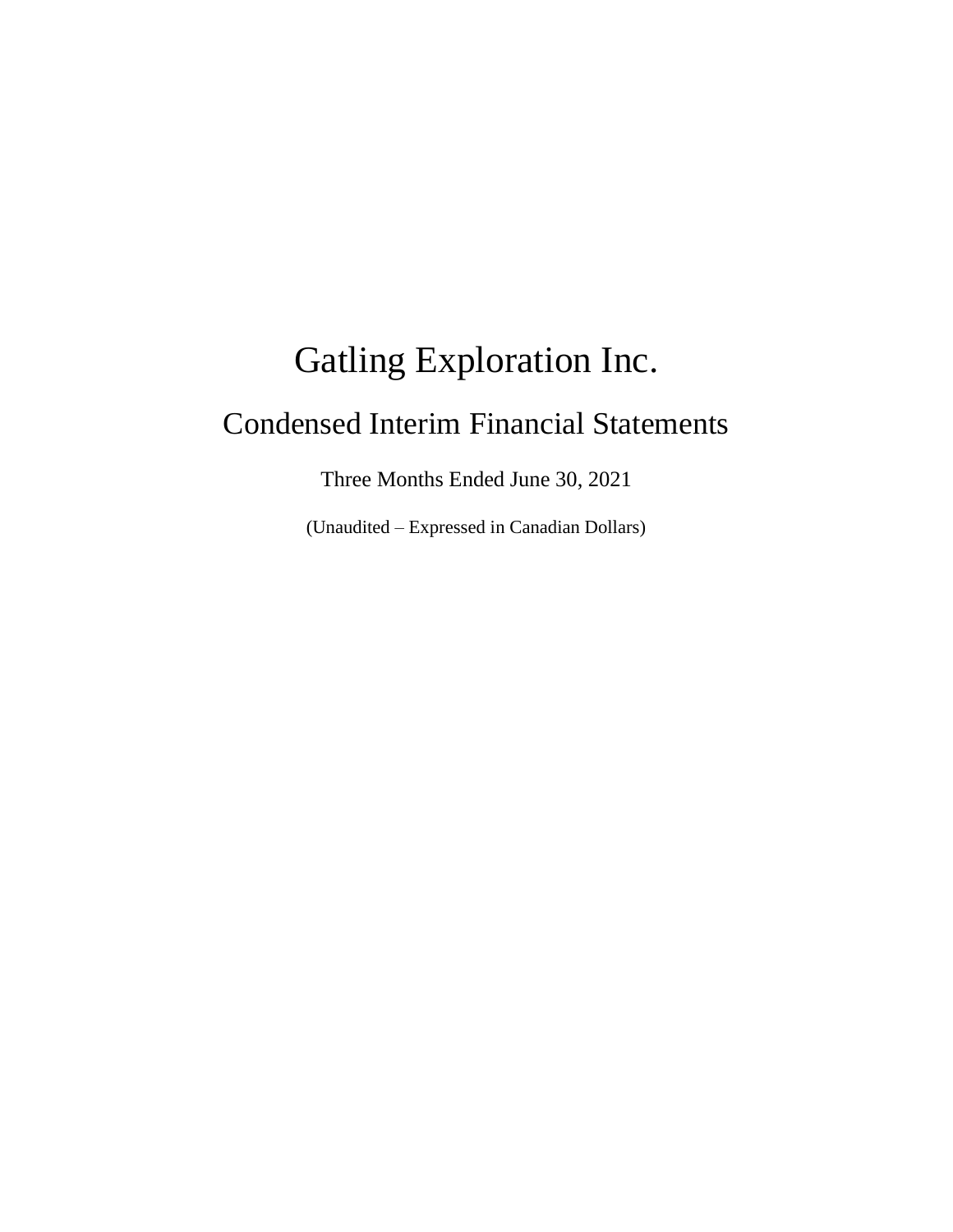# Gatling Exploration Inc.

Three Months Ended June 30, 2021

| <b>INDEX</b>                                                   | <b>Page</b> |
|----------------------------------------------------------------|-------------|
| <b>Condensed Interim Financial Statements</b>                  |             |
| Notice of No Auditor Review                                    |             |
| <b>Condensed Interim Statements of Financial Position</b>      |             |
| Condensed Interim Statements of Comprehensive Loss             | 2           |
| Condensed Interim Statements of Changes in Equity (Deficiency) | 3           |
| Condensed Interim Statements of Cash Flows                     | 4           |
| Notes to the Condensed Interim Financial Statements            | $5 - 18$    |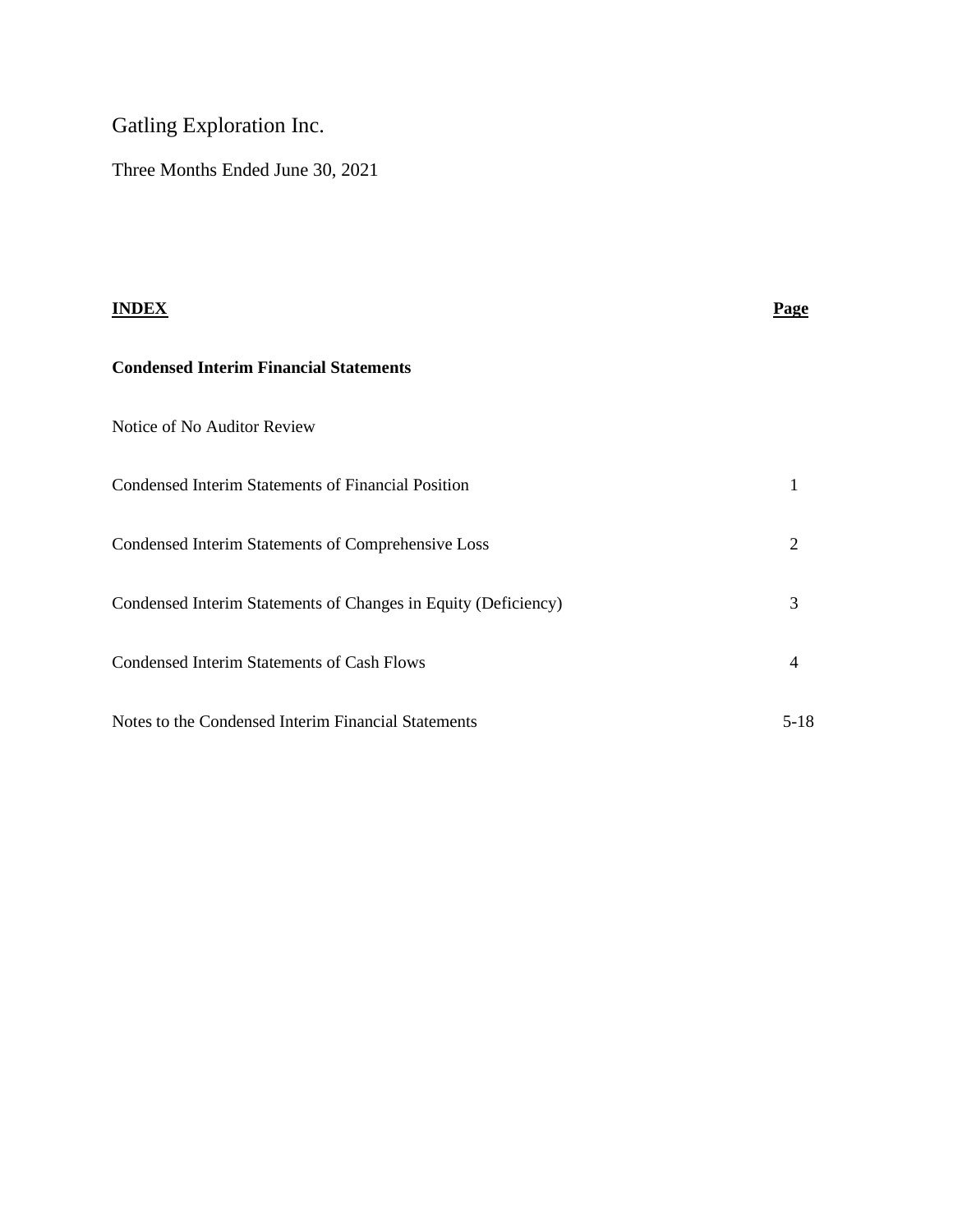## **NOTICE OF NO AUDITOR REVIEW OF INTERIM FINANCIAL STATEMENTS**

Under National Instrument 51-102, Part 4, subsection 4.3(3) (a), if an auditor has not performed a review of the condensed interim financial statements, they must be accompanied by a notice indicating that the condensed interim financial statements have not been reviewed by an auditor.

The accompanying unaudited condensed interim financial statements of the Company have been prepared by and are the responsibility of the Company's management.

The Company's independent auditor has not performed a review of these condensed interim financial statements in accordance with standards established by the Chartered Professional Accountants of Canada for a review of condensed interim financial statements by an entity's auditor.

August 26, 2021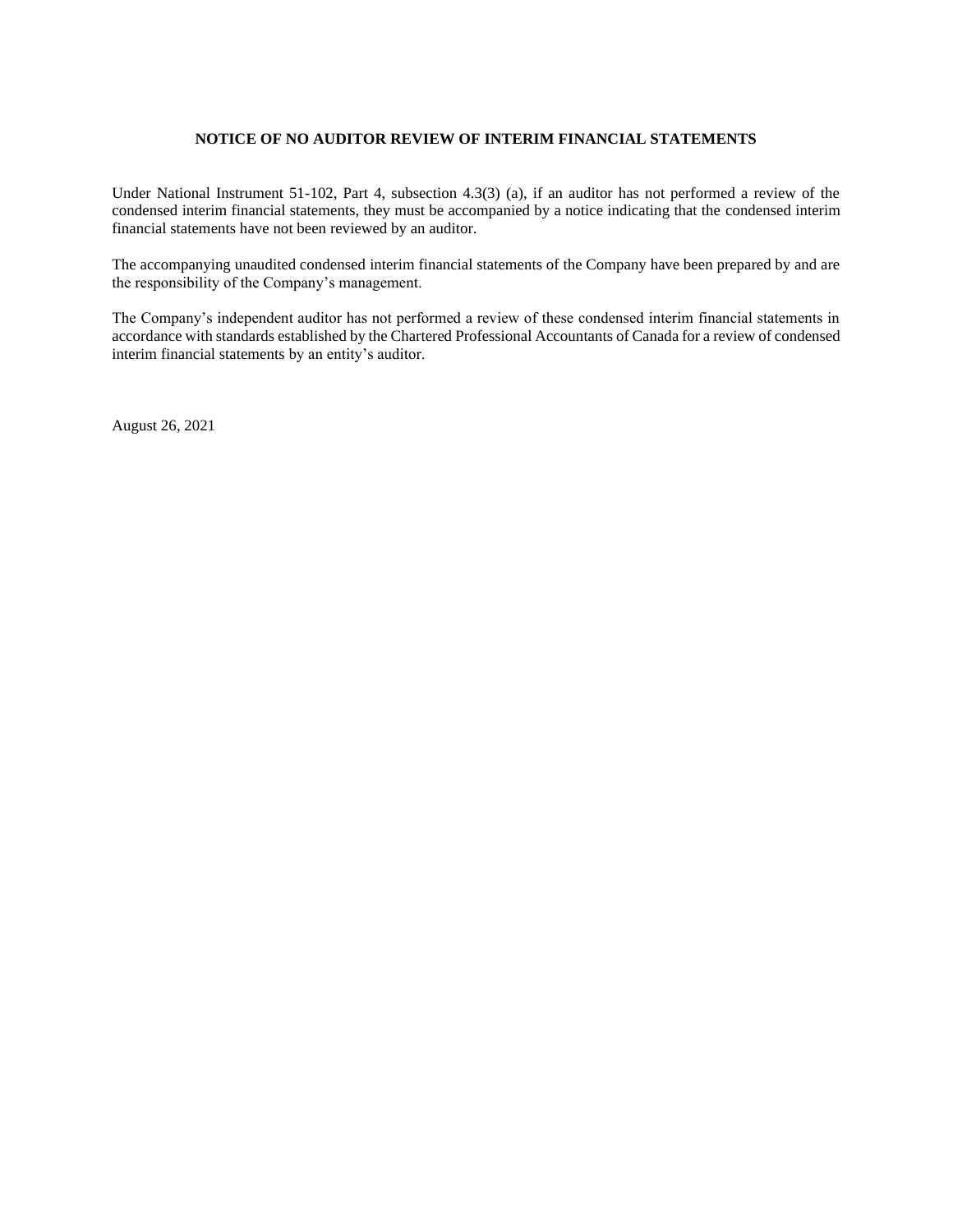# Gatling Exploration Inc. Condensed Interim Statements of Financial Position (Expressed in Canadian Dollars)

|                                                    | June 30, 2021 |                |    | March 31, 2021 |
|----------------------------------------------------|---------------|----------------|----|----------------|
|                                                    |               | (unaudited)    |    |                |
| <b>Assets</b>                                      |               |                |    |                |
| <b>Current</b>                                     |               |                |    |                |
| Cash                                               | \$            | 256,794        | \$ | 1,875,290      |
| Receivables (note 12)                              |               | 210,334        |    | 179,926        |
| Prepaid expenses (note 12)                         |               | 69,424         |    | 104,093        |
|                                                    |               | 536,552        |    | 2,159,309      |
| Non-current                                        |               |                |    |                |
| Property, plant and equipment (note 7)             |               | 135,138        |    | 139,744        |
| Right-of-use asset (note 9)                        |               | 179,279        |    | 217,696        |
|                                                    | \$            | 850,969        | \$ | 2,516,749      |
| <b>Liabilities</b>                                 |               |                |    |                |
| <b>Current</b>                                     |               |                |    |                |
| Accounts payable and accrued liabilities (note 12) | \$            | 937,634        | \$ | 734,620        |
| Lease obligation – current portion (note $10$ )    |               | 176,116        |    | 169,827        |
| Other liabilities (note 11)                        |               |                |    | 132,449        |
|                                                    |               | 1,113,750      |    | 1,036,896      |
| Non-current                                        |               |                |    |                |
| Lease obligation (note 10)                         |               | 33,662         |    | 80,275         |
|                                                    |               | 1,147,412      |    | 1,117,171      |
| <b>Shareholders' Equity (Deficiency)</b>           |               |                |    |                |
| <b>Share Capital</b> (note 13)                     |               | 20,762,494     |    | 20,762,494     |
| <b>Share Subscriptions Received</b> (note 16(a))   |               | 206,250        |    |                |
| <b>Share-based Payments Reserve (note 13)</b>      |               | 2,077,240      |    | 2,120,332      |
| <b>Deficit</b>                                     |               | (23, 342, 427) |    | (21, 483, 248) |
|                                                    |               | (296, 443)     |    | 1,399,578      |
|                                                    | \$            | 850,969        | \$ | 2,516,749      |

**Going Concern** (note 2) **Commitments** (notes 11 and 15) **Subsequent Events** (note 16)

Approved on behalf of the Board:

| "Richard Boulay"      | "Nav Dhaliwal" |
|-----------------------|----------------|
|                       |                |
| <b>Richard Boulay</b> | Nav Dhaliwal   |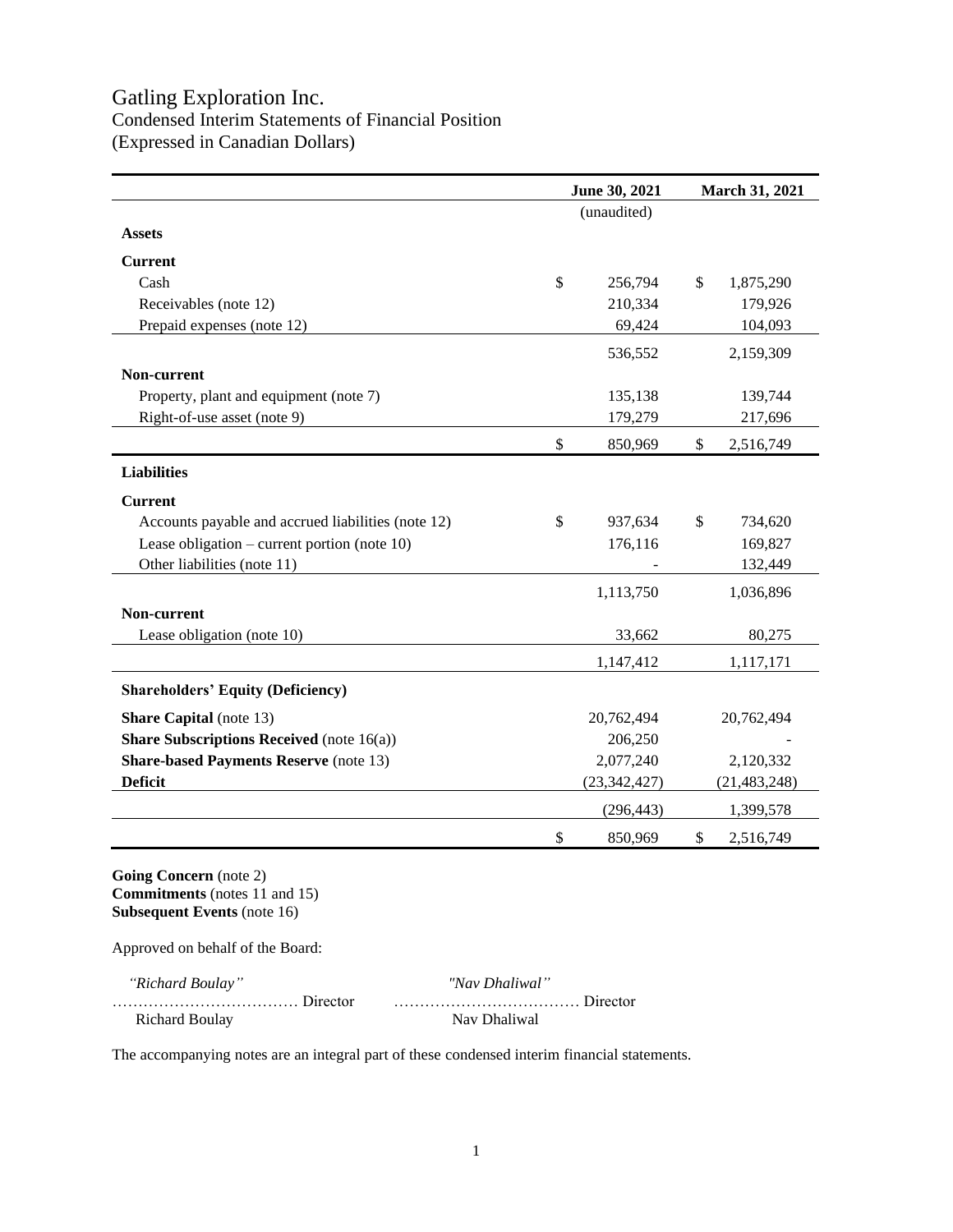# Gatling Exploration Inc.

Condensed Interim Statements of Comprehensive Loss For the Three Months Ended June 30, (Unaudited – Expressed in Canadian Dollars)

|                                                                                           | 2021 |             |    | 2020       |  |  |
|-------------------------------------------------------------------------------------------|------|-------------|----|------------|--|--|
|                                                                                           |      |             |    |            |  |  |
| <b>Expenses</b>                                                                           |      |             |    |            |  |  |
| Consulting fees (note 12)                                                                 | \$   | 118,067     | \$ | 150,000    |  |  |
| Depreciation (notes 7 and 9)                                                              |      | 42,135      |    | 42,734     |  |  |
| Exploration and evaluation expenditures (notes 7, 8 and 12)                               |      | 1,674,799   |    | 335,655    |  |  |
| Foreign exchange loss (gain)                                                              |      | (646)       |    | 2,595      |  |  |
| Lease interest accretion (note 10)                                                        |      | 6,633       |    | 11,138     |  |  |
| Management fees (note 12)                                                                 |      | 60,000      |    | 45,000     |  |  |
| Office and general (note 12)                                                              |      | 31,340      |    | 25,246     |  |  |
| Professional fees (note 12)                                                               |      | 43,936      |    | 36,165     |  |  |
| Rent recovery (note 12)                                                                   |      | (18,003)    |    | (10, 871)  |  |  |
| Shareholder communications and investor relations                                         |      | 72,158      |    | 58,646     |  |  |
| Transfer agent and filings fees                                                           |      | 5,075       |    | 1,553      |  |  |
| Travel                                                                                    |      |             |    | 2,315      |  |  |
|                                                                                           |      |             |    |            |  |  |
| <b>Loss Before Other Items</b>                                                            |      | (2,035,494) |    | (700, 176) |  |  |
| <b>Other Items</b>                                                                        |      |             |    |            |  |  |
| Other income (note 11)                                                                    |      | 132,449     |    |            |  |  |
| Interest income                                                                           |      | 774         |    |            |  |  |
|                                                                                           |      |             |    |            |  |  |
| Net Loss and Comprehensive Loss for the Period                                            | \$   | (1,902,271) | \$ | (700, 176) |  |  |
|                                                                                           |      |             |    |            |  |  |
| <b>Basic and Diluted Loss Per Share</b>                                                   | \$   | (0.05)      | \$ | (0.03)     |  |  |
|                                                                                           |      |             |    |            |  |  |
| <b>Weighted Average Number of Common Shares Outstanding -</b><br><b>Basic and Diluted</b> |      | 39,752,816  |    | 23,840,676 |  |  |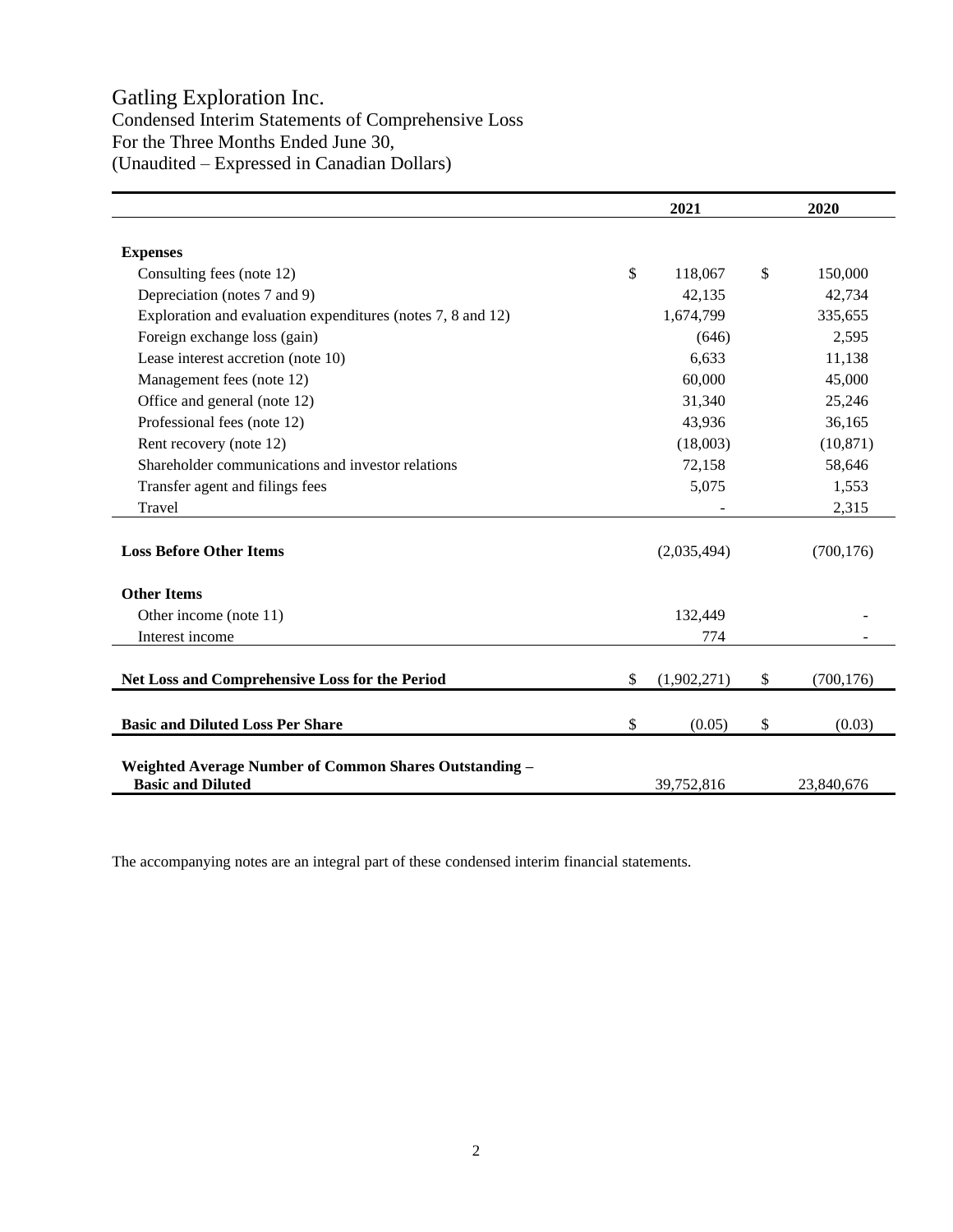# Gatling Exploration Inc. Condensed Interim Statements of Changes in Equity (Deficiency) (Unaudited – Expressed in Canadian Dollars)

|                                                                                         |                            |     | <b>Share Capital</b> |                                                         |                                                         |                                  |                                |
|-----------------------------------------------------------------------------------------|----------------------------|-----|----------------------|---------------------------------------------------------|---------------------------------------------------------|----------------------------------|--------------------------------|
|                                                                                         | Number of<br><b>Shares</b> |     | <b>Share Capital</b> | <b>Share</b><br><b>Subscriptions</b><br><b>Received</b> | <b>Share-based</b><br><b>Payments</b><br><b>Reserve</b> | <b>Deficit</b>                   | <b>Total</b>                   |
| Balance, March 31, 2020<br>Net loss and comprehensive loss for<br>the period            | 23,840,676                 | \$. | 13,117,320           | \$                                                      | 1,200,083                                               | (15,263,245)<br>\$<br>(700, 176) | \$<br>(945, 842)<br>(700, 176) |
|                                                                                         |                            |     |                      |                                                         |                                                         |                                  |                                |
| <b>Balance, June 30, 2020</b>                                                           | 23,840,676                 |     | 13,117,320           |                                                         | 1,200,083                                               | (15,963,421)                     | (1,646,018)                    |
| Private placements                                                                      | 15,912,140                 |     | 8,433,427            |                                                         |                                                         |                                  | 8,433,427                      |
| Share issuance costs                                                                    |                            |     | (310, 896)           |                                                         | 57,077                                                  |                                  | (253, 819)                     |
| Flow-through liability                                                                  |                            |     | (477, 357)           |                                                         |                                                         |                                  | (477, 357)                     |
| Stock options granted                                                                   |                            |     |                      |                                                         | 891,900                                                 |                                  | 891,900                        |
| Transfer of stock option fair value on<br>expiry<br>Net loss and comprehensive loss for |                            |     |                      |                                                         | (28, 728)                                               | 28,728                           |                                |
| the period                                                                              |                            |     |                      |                                                         |                                                         | (5,548,555)                      | (5,548,555)                    |
| Balance, March 31, 2021                                                                 | 39,752,816                 |     | 20,762,494           |                                                         | 2,120,332                                               | (21, 483, 248)                   | 1,399,578                      |
| Share subscriptions received                                                            |                            |     |                      | 206,250                                                 |                                                         |                                  | 206,250                        |
| Transfer of stock option fair value on<br>expiry<br>Net loss and comprehensive loss for |                            |     |                      |                                                         | (43,092)                                                | 43,092                           |                                |
| the period                                                                              |                            |     |                      |                                                         |                                                         | (1,902,271)                      | (1,902,271)                    |
| <b>Balance, June 30, 2021</b>                                                           | 39,752,816                 | \$  | 20,762,494           | 206,250<br>\$                                           | \$<br>2,077,240                                         | (23,342,427)<br>\$               | \$<br>(296, 443)               |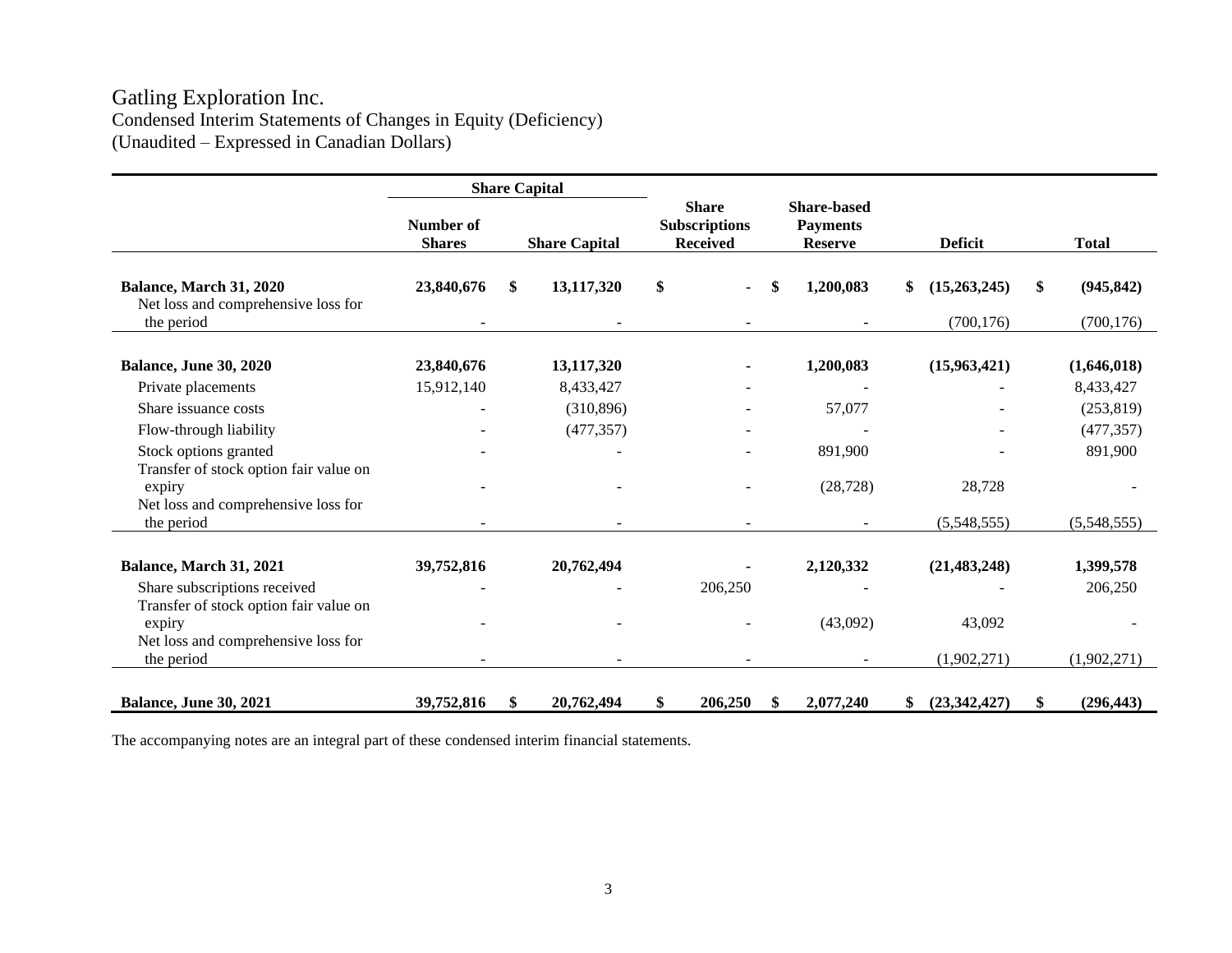# Gatling Exploration Inc.

Condensed Interim Statements of Cash Flows For the Three Months Ended June 30, (Unaudited – Expressed in Canadian Dollars)

|                                                           | 2021              | 2020             |
|-----------------------------------------------------------|-------------------|------------------|
| <b>Operating Activities</b>                               |                   |                  |
| Net loss for the period                                   | \$<br>(1,902,271) | \$<br>(700, 176) |
| Items not involving cash                                  |                   |                  |
| Depreciation                                              | 43,023            | 43,622           |
| Lease interest accretion (recovery)                       | 6,633             | (344)            |
| Other income                                              | (132, 449)        |                  |
| Changes in non-cash working capital                       |                   |                  |
| Receivables                                               | (179, 684)        | 132,401          |
| Prepaid expenses                                          | 1,785             | 91,842           |
| Accounts payable and accrued liabilities                  | 385,174           | 457,560          |
| <b>Cash Provided by (Used in) Operating Activities</b>    | (1,777,789)       | 24,905           |
| <b>Financing Activities</b>                               |                   |                  |
| Share subscriptions received                              | 206,250           |                  |
| Repayments of lease obligation                            | (46, 957)         | (34, 344)        |
| <b>Cash Provided by (Used in) Financing Activities</b>    | 159,293           | (34, 344)        |
| <b>Outflow of Cash</b>                                    | (1,618,496)       | (9, 439)         |
| <b>Cash, Beginning of Period</b>                          | 1,875,290         | 23,813           |
| <b>Cash, End of Period</b>                                | \$<br>256,794     | \$<br>14,374     |
| <b>Supplemental Disclosure with Respect to Cash Flows</b> |                   |                  |
| Income tax paid                                           | \$                | \$               |
| Interest received                                         | \$<br>774         | \$               |
| Interest paid                                             | \$<br>7,032       | \$<br>11,482     |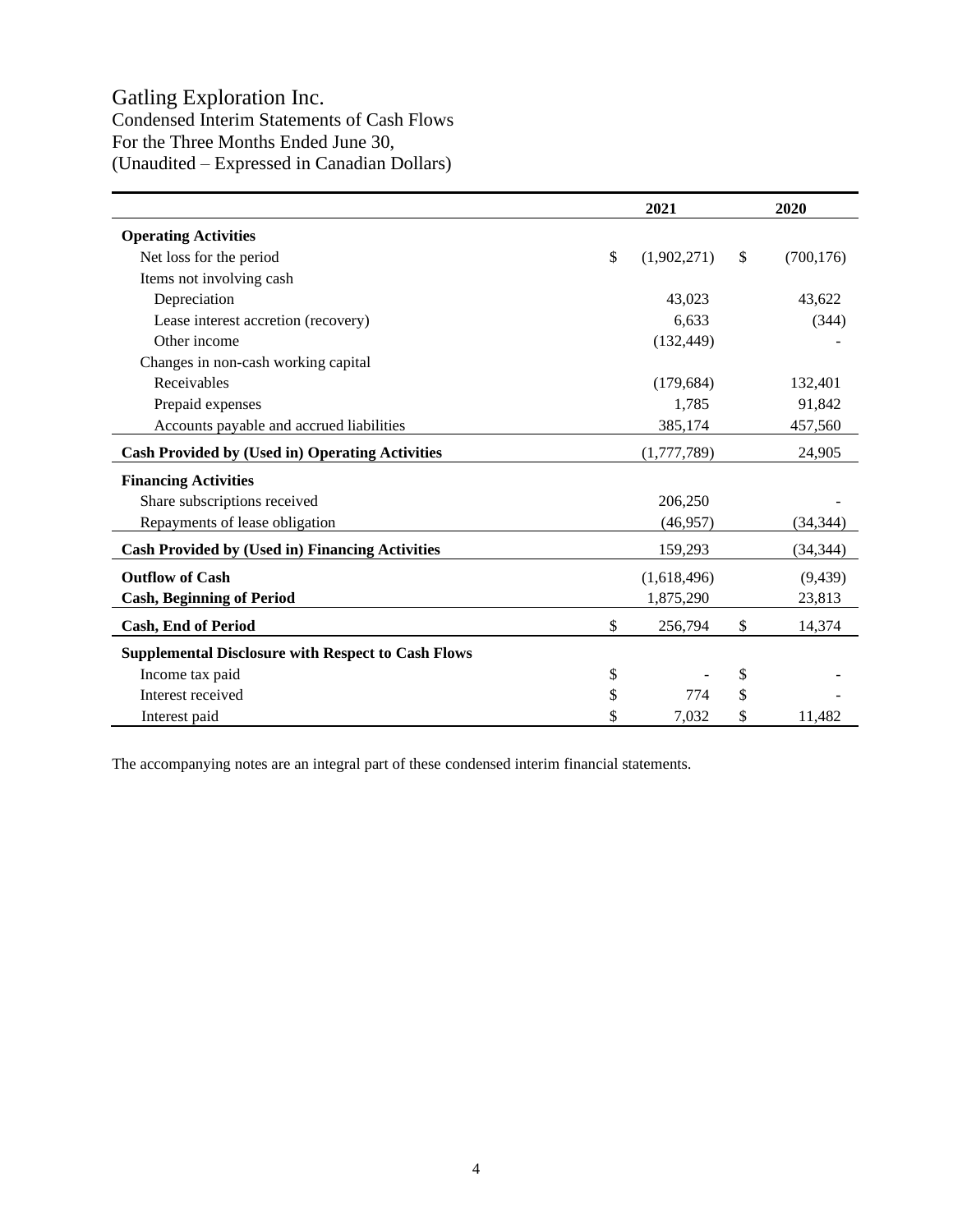# **1. NATURE OF OPERATIONS**

Gatling Exploration Inc. (the "Company") is an exploration stage company incorporated on August 2, 2018, under the laws of the province of British Columbia, Canada. Its principal business activity is the acquisition, exploration and evaluation of mineral properties located in the province of Ontario, Canada. The Company's common shares are traded on the TSX Venture Exchange ("TSX-V") under the symbol "GTR". The Company's shares also trade on the OTC Exchange in the United States under the symbol "GATGF". The Company's head office and principal business address is 1680 – 200 Burrard Street, Vancouver, British Columbia, Canada, V6C 3L6. The Company's registered and records office is 400 – 725 Granville Street, Vancouver, British Columbia, Canada, V7Y 1G5.

On December 14, 2020, the Company consolidated it common shares on the basis of one new share for two old shares. All share and per share amounts have been revised to reflect the consolidation.

#### **2. GOING CONCERN**

These condensed interim financial statements have been prepared on the basis of accounting principles applicable to a going concern, which assumes that the Company will continue in operation for the foreseeable future and will be able to realize its assets and discharge its liabilities in the normal course of operations.

The Company has incurred a loss during the three months ended June 30, 2021 of \$1,902,271 (2020 - \$700,176) and as at June 30, 2021 has a deficit of \$23,342,427 (March 31, 2021 - \$21,483,248), has limited resources, no sources of operating cash flow and no assurances that sufficient funding will be available to continue operations for an extended period of time. The Company is in the exploration stage, and accordingly, has not yet commenced revenue-producing operations. These material uncertainties may cast significant doubt upon the Company's ability to continue as a going concern.

The application of the going concern concept is dependent upon the Company's ability to satisfy its liabilities as they become due and to obtain the necessary financing to complete the exploration and development of its mineral property interests, the attainment of profitable mining operations or the receipt of proceeds from the disposition of its mineral property interests. There can be no assurance that management will obtain the necessary financing in the future.

If the going concern assumption were not appropriate for these condensed interim financial statements, then adjustments may be necessary in the carrying values of assets and liabilities, the reported expenses and the statement of financial position classifications used. Such adjustments could be material.

In March 2020, there was a global outbreak of coronavirus (COVID-19). The actual and threatened spread of the virus globally has had a material adverse effect on the global economy and, specifically, the regional economies in which the Company operates. The pandemic could continue to have a negative impact on the stock market, including trading prices of the Company's shares and its ability to raise new capital. These factors, among others, could have a significant impact on the Company's operations.

#### **3. BASIS OF PREPARATION**

#### a) Statement of compliance

The condensed interim financial statements of the Company have been prepared in accordance with International Accounting Standard 34 *Interim Financial Reporting*.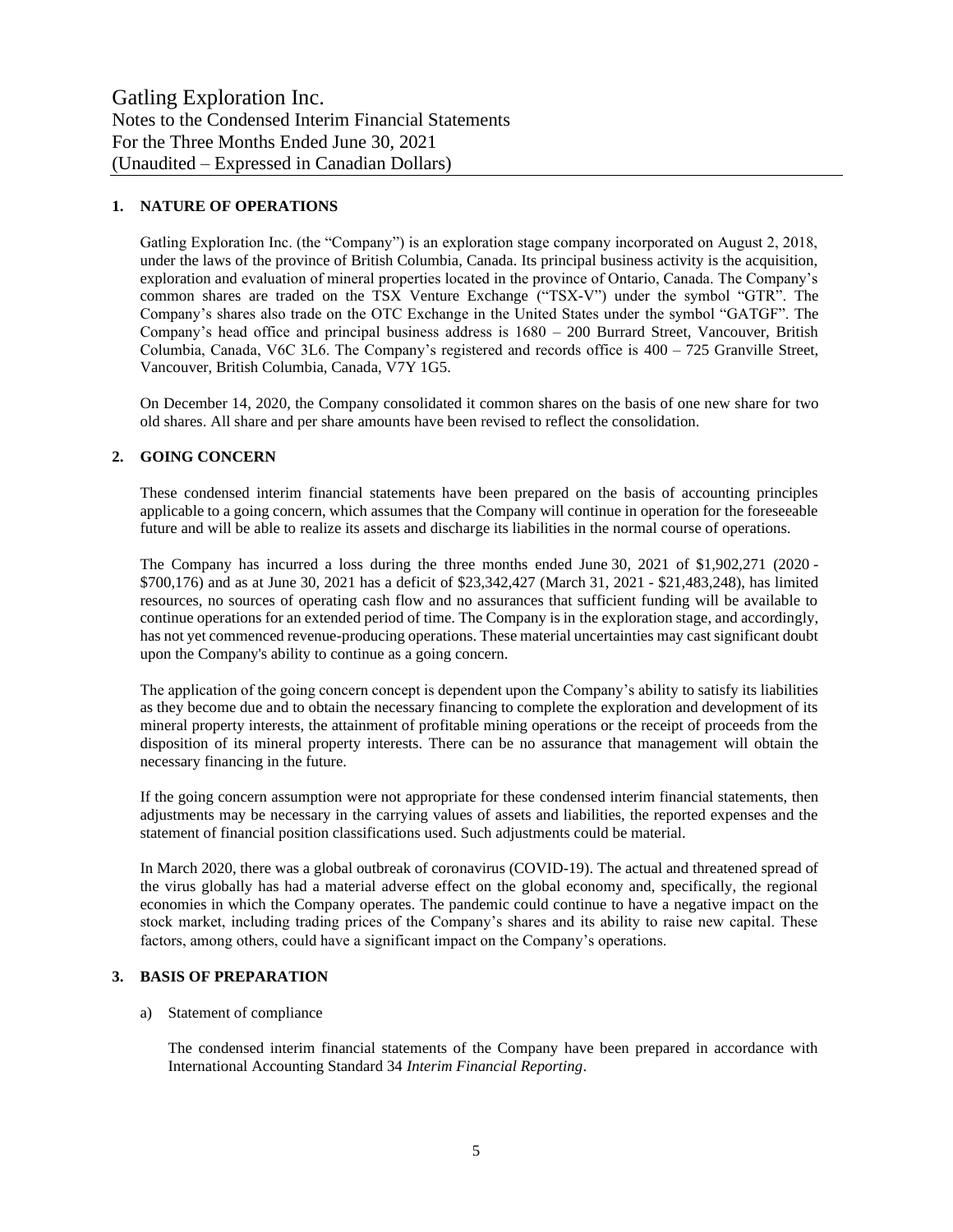## **3. BASIS OF PREPARATION** (Continued)

#### a) Statement of compliance (continued)

The condensed interim financial statements of the Company should be read in conjunction with the Company's March 31, 2021 audited financial statements, which have been prepared in accordance with International Financial Reporting Standards ("IFRS"), as issued by the International Accounting Standards Board.

These condensed interim financial statements were reviewed by the Audit Committee and approved and authorized for issue by the Board of Directors on August 26, 2021.

#### b) Basis of measurement

These condensed interim financial statements have been prepared under the historical cost basis, except for certain financial instruments, which are measured at fair value, as explained in the significant accounting policies (note 4). These condensed interim financial statements have been prepared under the accrual basis of accounting, except for cash flow information.

#### **4. SIGNIFICANT ACCOUNTING POLICIES**

The condensed interim financial statements have been prepared, for all periods presented, following the same accounting policies and methods of computation as described in note 4 to the audited financial statements for the year ended March 31, 2021.

#### **5. CRITICAL ACCOUNTING ESTIMATES AND JUDGMENTS**

The Company makes estimates and assumptions about the future that affect the reported amounts of assets and liabilities. Estimates and judgments are continually evaluated based on historical experience and other factors, including expectations of future events that are believed to be reasonable under the circumstances. In the future, actual experience may differ from these estimates and assumptions.

The effect of a change in an accounting estimate is recognized prospectively by including it in comprehensive income (loss) in the year of the change, if the change affects that year only, or in the year of the change and future years, if the change affects both.

#### *Critical judgments in applying accounting policies*

Information about critical judgments in applying accounting policies that have the most significant risk of causing material adjustment to the carrying amounts of assets and liabilities recognized in the condensed interim financial statements within the next fiscal year are discussed below.

a) Title to mineral property interests

Although the Company has taken steps to verify title to mineral properties in which it has an interest, these procedures do not guarantee the Company's title. Such properties may be subject to prior agreements or transfers and title may be affected by undetected defects.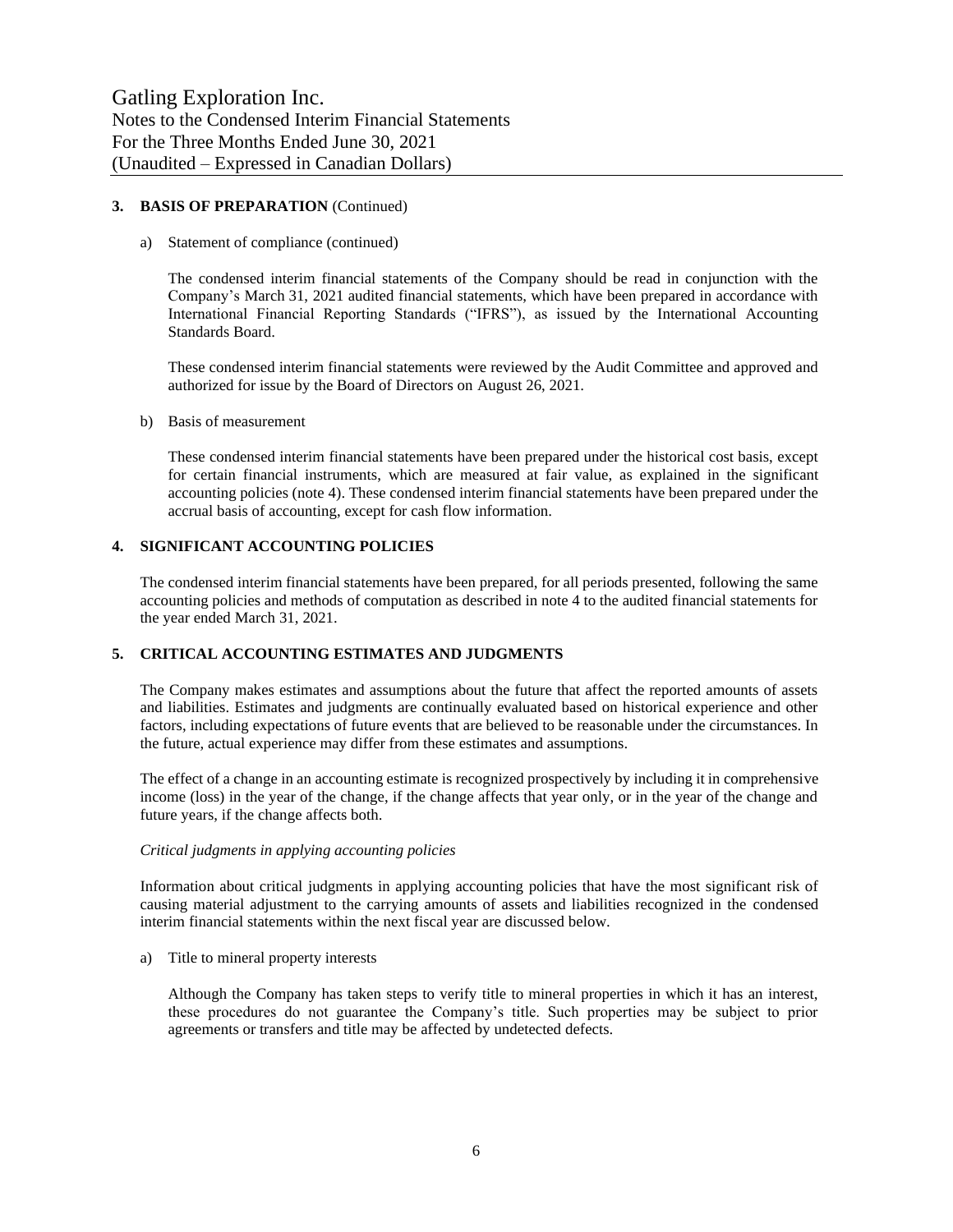# **5. CRITICAL ACCOUNTING ESTIMATES AND JUDGMENTS** (Continued)

#### b) Income taxes

Significant judgment is required in determining the provision for income taxes. There are many transactions and calculations undertaken during the ordinary course of business for which the ultimate tax determination is uncertain. The Company recognizes liabilities and contingencies for anticipated tax audit issues based on the Company's current understanding of the tax law. For matters where it is probable that an adjustment will be made, the Company records its best estimate of the tax liability, including the related interest and penalties in the current tax provision. Management believes they have adequately provided for the probable outcome of these matters; however, the final outcome may result in a materially different outcome than the amount included in the tax liabilities.

In addition, the Company recognizes deferred tax assets relating to tax losses carried forward to the extent that it is probable that taxable profit will be available against which a deductible temporary difference can be utilized. This is deemed to be the case when there are sufficient taxable temporary differences relating to the same taxation authority and the same taxable entity that are expected to reverse in the same year as the expected reversal of the deductible temporary difference, or in years into which a tax loss arising from the deferred tax asset can be carried back or forward. However, utilization of the tax losses also depends on the ability of the taxable entity to satisfy certain tests at the time the losses are recouped.

c) Going concern risk assessment

The Company's ability to continue its operations and to realize its assets at their carrying values is dependent upon its ability to fund its existing acquisition and exploration commitments on its exploration and evaluation projects when they come due, which would cease to exist if the Company decides to terminate its commitments, and to cover its operating costs. The Company may be able to generate working capital to fund its operations by the sale of its exploration and evaluation assets or raising additional capital through equity markets. However, there is no assurance it will be able to raise funds in the future. These condensed interim financial statements do not give effect to any adjustments required to realize its assets and discharge its liabilities in other than the normal course of business and at amounts different from those reflected in the accompanying condensed interim financial statements.

#### *Key sources of estimation uncertainty*

The following are key assumptions concerning the future and other key sources of estimation uncertainty that have a significant risk of resulting in material adjustments to the condensed interim financial statements.

#### a) Decommissioning liabilities

Rehabilitation provisions have been created based on the Company's internal estimates. Assumptions, based on the current economic environment, have been made that management believes are a reasonable basis upon which to estimate the future liability. These estimates take into account any material changes to the assumptions that occur when reviewed regularly by management. Estimates are reviewed annually and are based on current regulatory requirements. Significant changes in estimates of contamination, restoration standards and techniques will result in changes to provisions from year to year. Actual rehabilitation costs will ultimately depend on future market prices for the rehabilitation costs, which will reflect the market condition at the time the rehabilitation costs are actually incurred.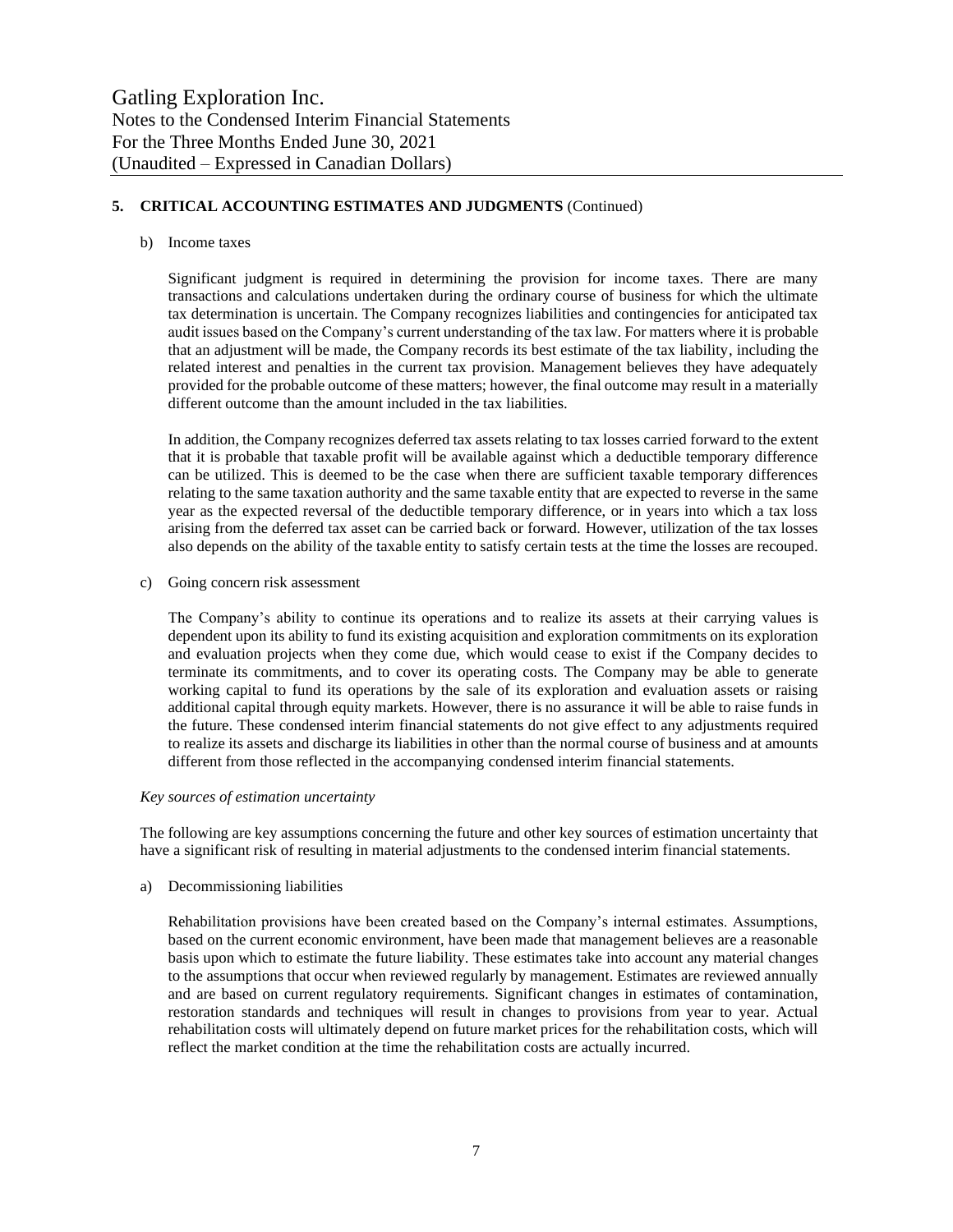# **5. CRITICAL ACCOUNTING ESTIMATES AND JUDGMENTS** (Continued)

a) Decommissioning liabilities (continued)

The final cost of the currently recognized rehabilitation provisions may be higher or lower than currently provided for. As at June 30, 2021, the Company is contributing to shared progressive rehabilitation costs on certain of its claims on an ongoing basis. Costs have not been material to date and future costs are not expected to be material. Accordingly, no provision has been made.

b) Fair value of stock options granted

The Company uses the Black-Scholes option pricing model to value the stock options granted during the period. The Black-Scholes model was developed for use in estimating the fair value of traded options that have no vesting restrictions and are fully transferable. The model requires management to make estimates that are subjective and may not be representative of actual results. Changes in assumptions can materially affect estimates of fair values.

c) Leases

Lease obligations that are recognized at June 30, 2021 have been estimated using a 12% discount rate based on the cost of borrowing for debt instruments of comparable terms for companies with a comparable investment grade to the Company. This rate represents the rate that the Company would incur to obtain the funds necessary to purchase an asset of a similar value, with similar payment terms and security in a similar economic environment.

# **6. FINANCIAL INSTRUMENTS**

Financial instruments are agreements between two parties that result in promises to pay or receive cash or equity instruments. The Company classifies its financial instruments as follows: cash is classified as fair value through profit or loss; receivables, as amortized cost; and accounts payable and accrued liabilities and lease obligation, as amortized cost. The carrying values of these instruments approximate their fair values due to their short term to maturity.

The following table sets forth the Company's financial asset measured at fair value by level within the fair value hierarchy:

| June 30, 2021         | <b>Level 1</b> | Level 2<br>Level 3              |                          | <b>Total</b> |
|-----------------------|----------------|---------------------------------|--------------------------|--------------|
| Cash                  | 256,794        | \$.<br>$\overline{\phantom{a}}$ | $\overline{\phantom{0}}$ | 256,794      |
|                       |                |                                 |                          |              |
| <b>March 31, 2021</b> | <b>Level 1</b> | <b>Level 2</b>                  | Level 3                  | <b>Total</b> |
|                       |                |                                 |                          |              |
| Cash                  | \$1,875,290    | \$.<br>$\overline{\phantom{a}}$ | S<br>-                   | \$1,875,290  |

The Company has exposure to the following risks from its use of financial instruments:

- Credit risk;
- Liquidity risk; and
- Market risk.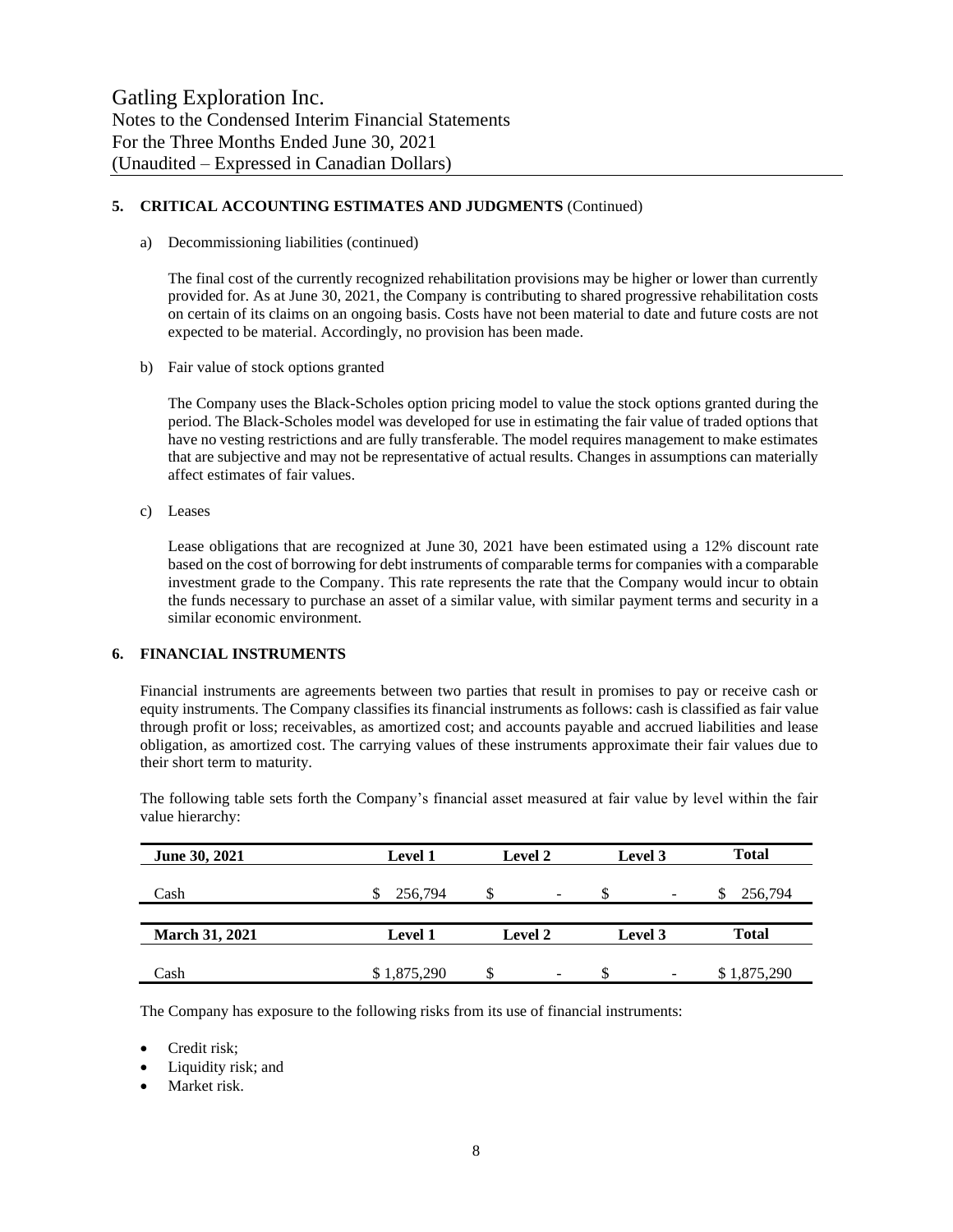# **6. FINANCIAL INSTRUMENTS** (Continued)

a) Credit risk

Credit risk is the risk that one party to a financial instrument will cause a financial loss for the other party by failing to discharge an obligation. The Company manages credit risk, in respect of cash, by placing at major Canadian financial institutions. The Company has minimal credit risk. Included in the receivables balance is \$208,234 (March 31, 2021 - \$149,276) owing from the Canada Revenue Agency.

b) Liquidity risk

Liquidity risk is the risk that the Company will not be able to meet its financial obligations as they fall due. The Company's approach to managing liquidity is to ensure, as far as possible, that it will always have sufficient liquid funds to meet its liabilities when due, under both normal and stressed conditions, without incurring unacceptable losses or risking damage to the Company's reputation. The contractual financial liabilities of the Company as of June 30, 2021 equal \$1,147,412 (March 31, 2021 - \$1,117,171); \$951,209 (March 31, 2021 - \$904,447) of the liabilities presented as accounts payable and lease obligation – current portion are due within one month of the reporting date.

c) Market risk

Market risk is the risk that changes in market prices, such as foreign exchange rates and interest rates, will affect the Company's income or the value of its holdings of financial instruments. The objective of market risk management is to manage and control market risk exposures within acceptable parameters, while optimizing the return on capital.

- *i) Currency risk –* The Company has no funds held in a foreign currency and only a small amount of its accounts payable and accrued liabilities is denominated in US dollars. A fluctuation in the exchanges rate between the Canadian and US dollars of 10% would result in a nominal change to the Company's accounts payable and accrued liabilities and foreign exchange gain or loss. The Company does not use any techniques to mitigate currency risk.
- *ii) Interest rate risk –* Interest rate risk is the risk that future cash flows will fluctuate as a result of changes in market interest rates. Interest earned on cash is at nominal interest rates, and therefore, the Company does not consider interest rate risk to be significant. The Company has no interestbearing financial liabilities.
- *iii) Other price risk –* Other price risk is the risk that the fair value or future cash flows of a financial instrument will fluctuate due to changes in market prices, other than those arising from interest rate risk. The Company is not exposed to significant other price risk.
- d) Capital management

The Company considers its capital to be comprised of shareholders' equity.

The Company manages the capital structure and makes adjustments to it in light of changes in economic conditions and the risk characteristics of the underlying assets. To maintain or adjust the capital structure, the Company may attempt to issue new shares. Although the Company has been successful at raising funds in the past through the issuance of share capital, it is uncertain whether it will continue this method of financing due to the current difficult market conditions.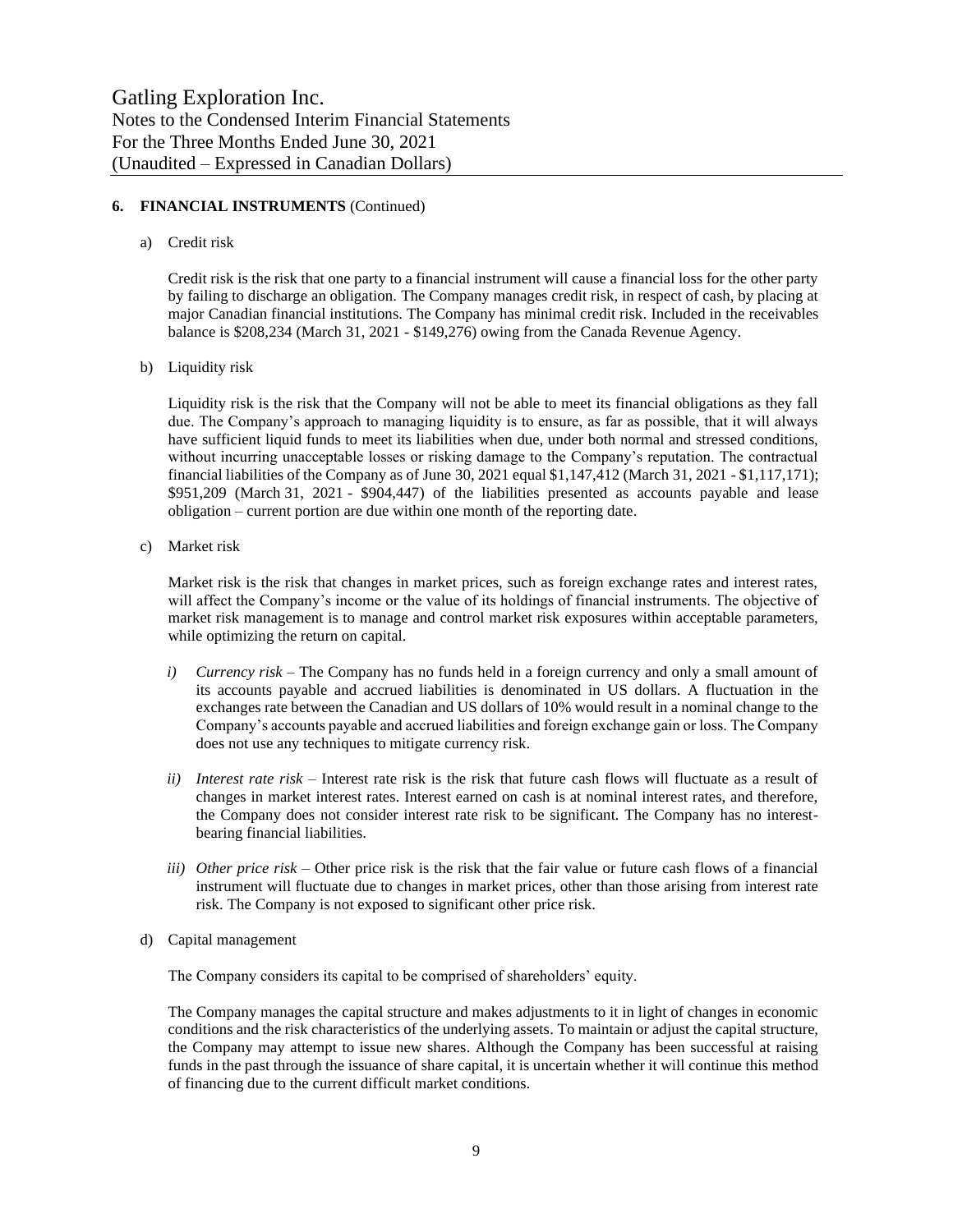#### **6. FINANCIAL INSTRUMENTS** (Continued)

#### d) Capital management (continued)

In order to facilitate the management of its capital requirements, the Company prepares expenditure budgets that are updated as necessary depending on various factors, including successful capital deployment and general industry conditions.

Management reviews the capital structure on a regular basis to ensure that the above objectives are met. There have been no changes to the Company's approach to capital management during the three months ended June 30, 2021. The Company is not subject to externally imposed capital requirements.

|                                              | Camp and<br>Computer<br><b>Infrastructure</b><br>Equipment |             | Leasehold<br>Equipment<br><b>Improvements</b> |        |     |        |    |        | <b>Total</b>  |         |
|----------------------------------------------|------------------------------------------------------------|-------------|-----------------------------------------------|--------|-----|--------|----|--------|---------------|---------|
| Cost                                         |                                                            |             |                                               |        |     |        |    |        |               |         |
| Balance, March 31, 2020                      | \$                                                         | 106,604     | \$                                            | 25,920 | \$  | 24,051 | \$ | 21,923 | <sup>\$</sup> | 178,498 |
| Additions                                    |                                                            |             |                                               | 1,700  |     |        |    |        |               | 1,700   |
| Balance, March 31, 2021 and<br>June 30, 2021 | \$                                                         | 106,604     | S                                             | 27,620 | \$. | 24,051 | \$ | 21,923 | \$            | 180,198 |
| <b>Depreciation</b>                          |                                                            |             |                                               |        |     |        |    |        |               |         |
| Balance, March 31, 2020                      | \$                                                         | 6,216       | \$                                            | 3,888  | \$  | 2,853  | \$ | 6,420  | <sup>\$</sup> | 19,377  |
| Depreciation*                                |                                                            | 3,552       |                                               | 6,865  |     | 4,240  |    | 6,420  |               | 21,077  |
| Balance, March 31, 2021                      |                                                            | 9,768       |                                               | 10,753 |     | 7,093  |    | 12,840 |               | 40,454  |
| Depreciation*                                |                                                            | 888         |                                               | 1,265  |     | 848    |    | 1,605  |               | 4,606   |
| Balance, June 30, 2021                       | \$                                                         | 10,656      | S                                             | 12,018 | \$  | 7,941  | \$ | 14,445 | S             | 45,060  |
| Net book value.<br>March 31, 2021            | \$                                                         | 96,836      | <sup>\$</sup>                                 | 16,867 | \$  | 16,958 | \$ | 9,083  | S.            | 139,744 |
| Net book value.<br>June 30, 2021             |                                                            | 95,948<br>. | \$                                            | 15,602 | \$  | 16,110 | \$ | 7,478  | \$            | 135,138 |

#### **7. PROPERTY, PLANT AND EQUIPMENT**

\* Camp and infrastructure depreciation is included in exploration and evaluation expenditures

# **8. EXPLORATION AND EVALUATION EXPENDITURES**

# *Larder Lake Project*

On September 24, 2018, as part of a plan of arrangement, the Company received a 100% interest in the Larder Lake Project, located in Ontario. A portion of the project includes a 1.5% net smelter return royalty ("NSR"), of which 1% may be repurchased by the Company for \$750,000. The plan of arrangement was deemed to be a purchase of an asset. As such, IFRS 2 *Share-based Payments* was used to determine the fair value of the assets acquired. As the fair value of the assets given up to acquire the assets was more readily available, the Company valued the acquisition using the fair value of shares issued of \$0.56 per share. On September 24, 2018, the fair value of the assets acquired and liabilities assumed were as follows.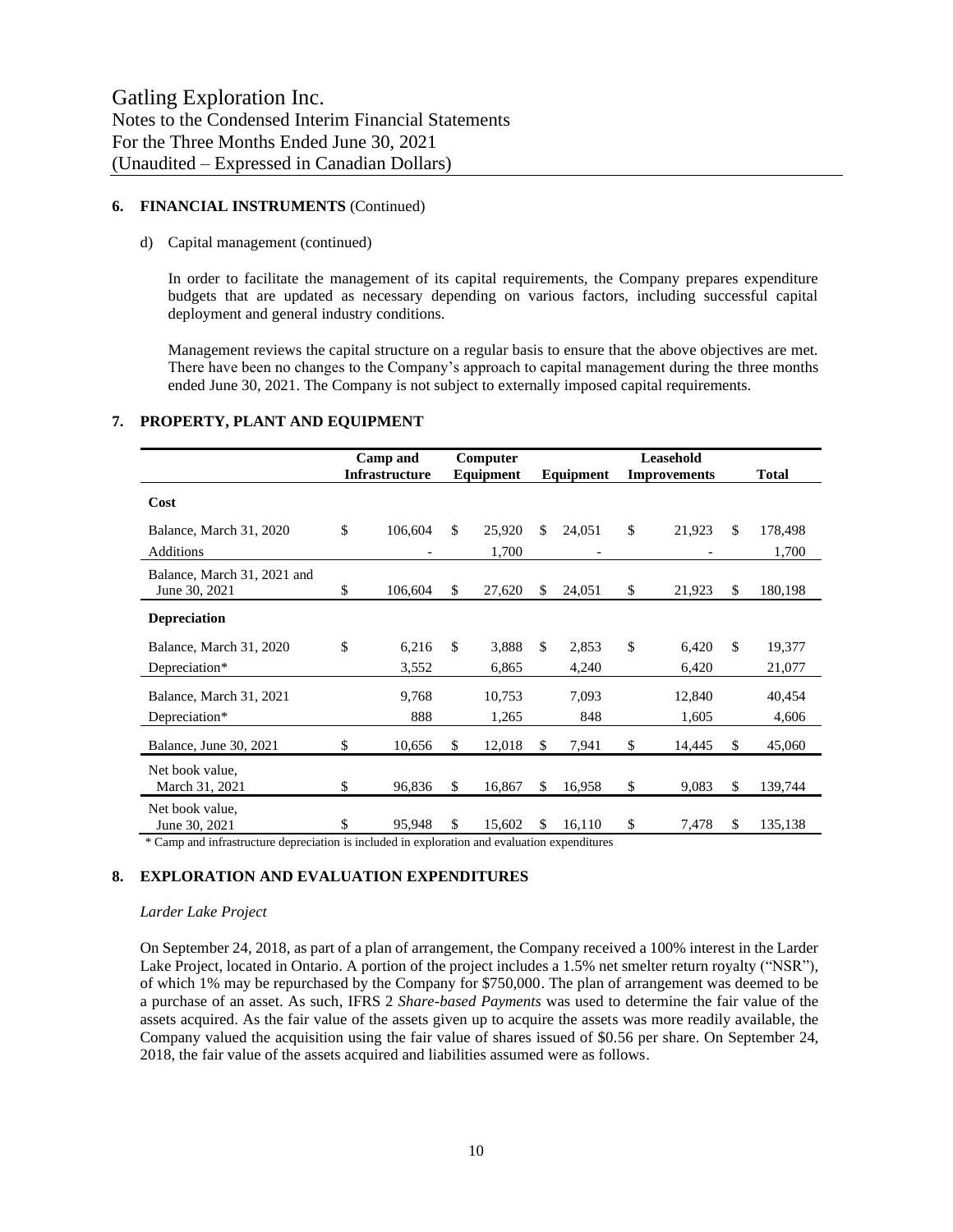# **8. EXPLORATION AND EVALUATION EXPENDITURES** (Continued)

*Larder Lake Project* (continued)

|                                                                                     |   | Amount      |
|-------------------------------------------------------------------------------------|---|-------------|
| Consideration provided (fair value of 16,713,256 common shares at \$0.56 per share) |   | 9.359.423   |
| Allocated to net assets acquired:                                                   |   |             |
| Cash transferred to Company                                                         |   | (7,000,000) |
| Fair value of Larder Lake Project acquired                                          |   | (2,359,423) |
|                                                                                     | S |             |

Fair value of \$2,359,423 was allocated to the project and expensed for the period as exploration and evaluation costs.

On April 1, 2019, the Company entered into an assignment and assumption agreement to acquire the Kir Vit claim package in Ontario. Under the terms of the agreement, the Company took assignment of a January 2017 underlying agreement between the vendor and certain parties that originally staked the claims comprising Kir Vit (the "stakers"). In consideration of the assignment, the Company issued 875,000 common shares to the vendor valued at \$595,000.

On July 9, 2019, the Company exercised the option in the underlying agreement and made a cash payment of \$250,000 to the stakers. The vendor was granted a 0.5% NSR. The stakers retained a 2% NSR, of which the Company may repurchase one-half (1%) for \$1,000,000. If the Company announces a production decision, a \$4,000,000 payment is due to the vendor and a \$250,000 payment is due to the stakers.

| Three Months Ended June 30, 2021                     |    | Larder Lake<br>Project |
|------------------------------------------------------|----|------------------------|
| <b>Acquisition Costs</b>                             |    |                        |
| Claim costs                                          | \$ | 20,729                 |
| <b>Total Acquisition Costs</b>                       |    | 20,729                 |
| <b>Property Exploration Costs</b>                    |    |                        |
| Assays and geochemistry                              |    | 139,999                |
| Camp and other costs                                 |    | 109,399                |
| Depreciation                                         |    | 888                    |
| Drilling                                             |    | 1,293,175              |
| Geological                                           |    | 88,167                 |
| Geochemical                                          |    | 7,900                  |
| Travel and transport                                 |    | 14,542                 |
| <b>Total Exploration Costs</b>                       |    | 1,654,070              |
| <b>Total Exploration and Evaluation Expenditures</b> | \$ | 1,674,799              |

Summaries of exploration and evaluation expenditures for the three months ended June 30, 2021 and year ended March 31, 2021 are as follows: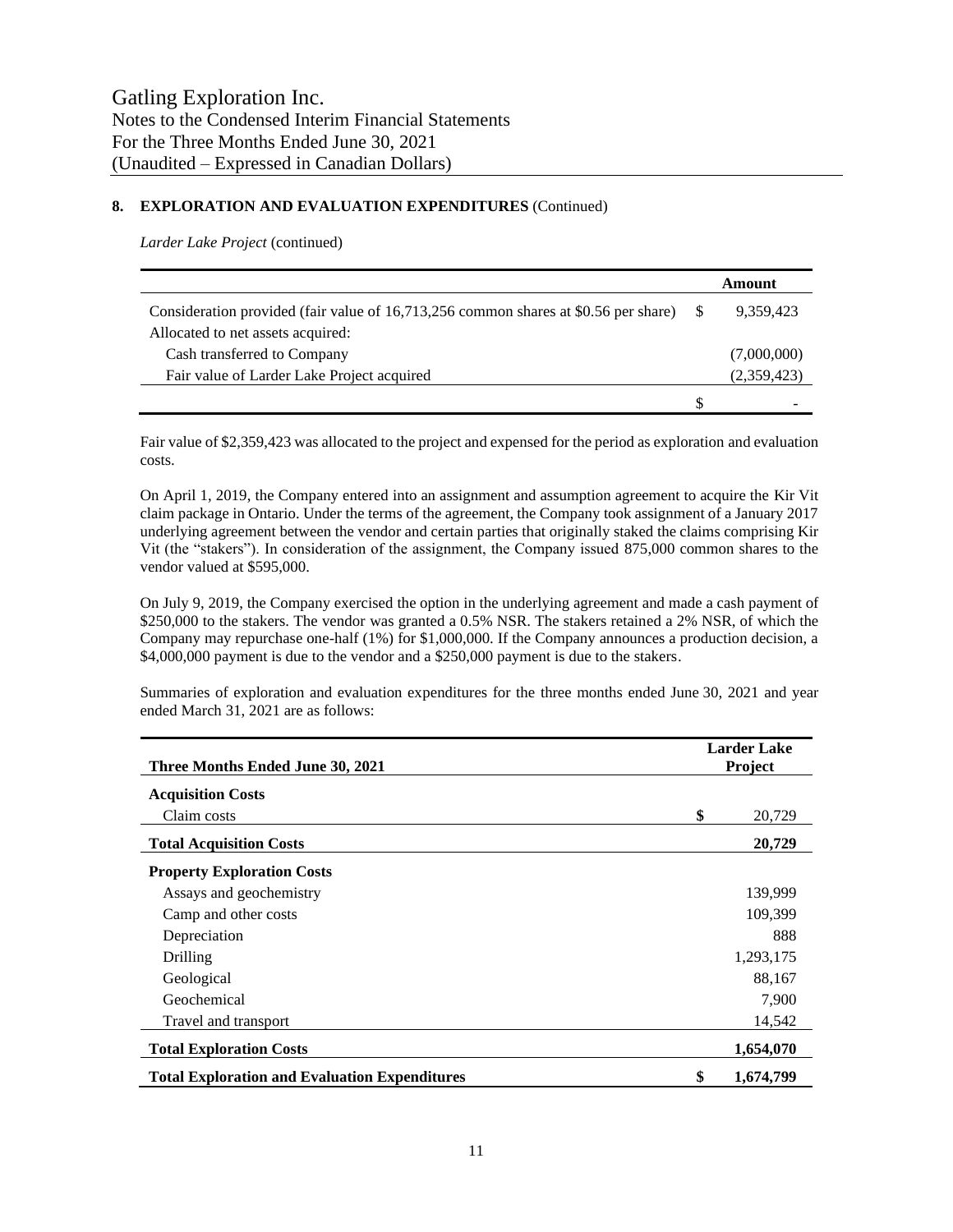# **8. EXPLORATION AND EVALUATION EXPENDITURES** (Continued)

| Year Ended March 31, 2021                            | <b>Larder Lake</b><br>Project |           |
|------------------------------------------------------|-------------------------------|-----------|
| <b>Acquisition Costs</b>                             |                               |           |
| Claim costs                                          | \$                            | 37,319    |
| <b>Total Acquisition Costs</b>                       |                               | 37,319    |
| <b>Property Exploration Costs</b>                    |                               |           |
| Assays and geochemistry                              |                               | 328,841   |
| Camp and other costs                                 |                               | 363,681   |
| Depreciation                                         |                               | 3,552     |
| Drilling                                             |                               | 2,251,474 |
| Geological                                           |                               | 695,076   |
| Geophysics                                           |                               | 3,394     |
| Travel and transport                                 |                               | 39,362    |
| <b>Total Exploration Costs</b>                       |                               | 3,685,380 |
| <b>Total Exploration and Evaluation Expenditures</b> | \$                            | 3,722,699 |

# **9. RIGHT-OF-USE ASSET**

|                                                           |     | <b>Right-of-Use</b><br>Asset |  |  |
|-----------------------------------------------------------|-----|------------------------------|--|--|
| Cost                                                      |     |                              |  |  |
| Balance, March 31, 2020, March 31, 2021 and June 30, 2021 | \$. | 525,030                      |  |  |
| <b>Depreciation</b>                                       |     |                              |  |  |
| Balance, March 31, 2020<br>Depreciation                   | \$  | 153,667<br>153,667           |  |  |
| Balance, March 31, 2021<br>Depreciation                   |     | 307,334<br>38,417            |  |  |
| Balance, June 30, 2021                                    | \$  | 345,751                      |  |  |
| Net book value, March 31, 2021                            | \$  | 217,696                      |  |  |
| Net book value, June 30, 2021                             |     | 179,279                      |  |  |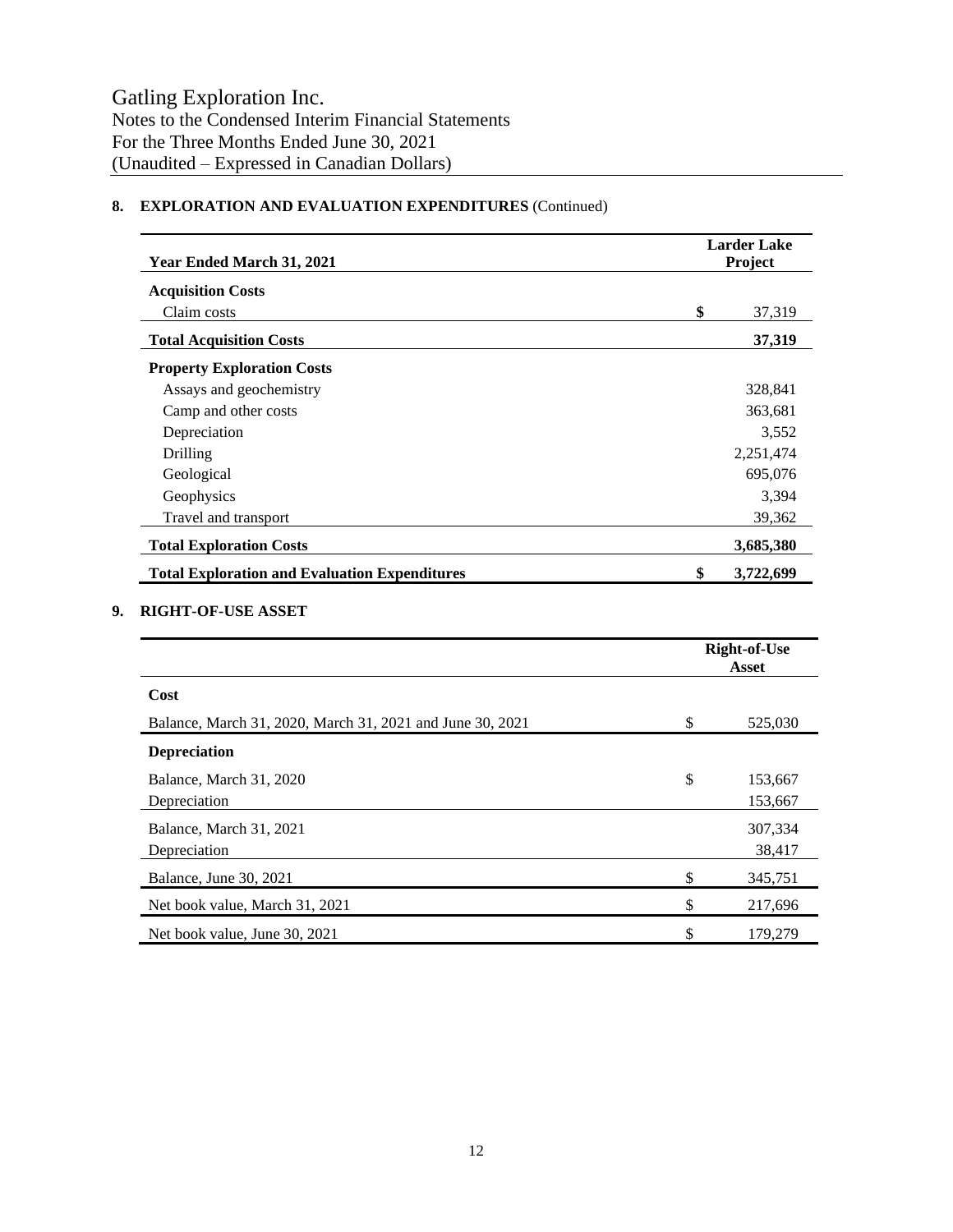# **10. LEASE OBLIGATION**

|                              | June 30, 2021 | <b>March 31, 2021</b> |
|------------------------------|---------------|-----------------------|
| Balance, beginning of period | \$<br>250,102 | \$<br>398,035         |
| Lease interest accretion     | 6,633         | 38,010                |
| Lease payments               | (46, 957)     | (185, 943)            |
| Balance, end of period       | 209,778       | 250,102               |
| Current portion              | (176, 116)    | (169, 827)            |
| Non-current portion          | \$<br>33,662  | 80,275                |

#### **11. OTHER LIABILITIES**

Other liabilities consist of the liability portion of the flow-through shares issued. The following is a continuity schedule of the liability portion of the flow-through share issuances.

|                                                                      | <b>June 30, 2021</b> |            | <b>March 31, 2021</b> |           |
|----------------------------------------------------------------------|----------------------|------------|-----------------------|-----------|
| Balance, beginning of period                                         | S                    | 132,449    | S                     |           |
| Liability incurred on flow-through shares issued in July 2020        |                      |            |                       | 202,500   |
| Liability incurred on flow-through shares issued in December 2020    |                      |            |                       | 274,857   |
| Settlement of flow-through share liability by incurring expenditures |                      | (132, 449) |                       | (344,908) |
| Balance, end of period                                               |                      |            |                       | 132.449   |

In July 2020, the Company issued 2,025,000 flow-through shares at a price of \$0.60 per share. The premium paid by investors was calculated as \$0.10 per share. Accordingly, \$202,500 was recorded as other liabilities.

In December 2020, the Company issued 5,497,140 flow-through shares at a price of \$0.55 per share. The premium paid by investors was calculated as \$0.05 per share. Accordingly, \$274,857 was recorded as other liabilities.

As at June 30, 2021, the Company did not have any (March 31, 2021 - \$1,456,944) remaining commitment to incur exploration expenditures in relation to its December 2020 flow-through financing and did not have any remaining commitment to incur exploration expenditures in relation to its July 2020 (March 31, 2021 - \$nil) flow-through financings.

#### **12. RELATED PARTY TRANSACTIONS**

These amounts of key management compensation are included in the amounts shown on the condensed interim statements of comprehensive loss:

|                                                                                                                        | <b>Three Months</b><br>Ended<br><b>June 30, 2021</b> | <b>Three Months</b><br><b>Ended</b><br><b>June 30, 2020</b> |
|------------------------------------------------------------------------------------------------------------------------|------------------------------------------------------|-------------------------------------------------------------|
| Short-term compensation (consulting fees, exploration and<br>evaluation expenditures, management fees and professional |                                                      |                                                             |
| fees)                                                                                                                  | 195,000                                              | 195.000                                                     |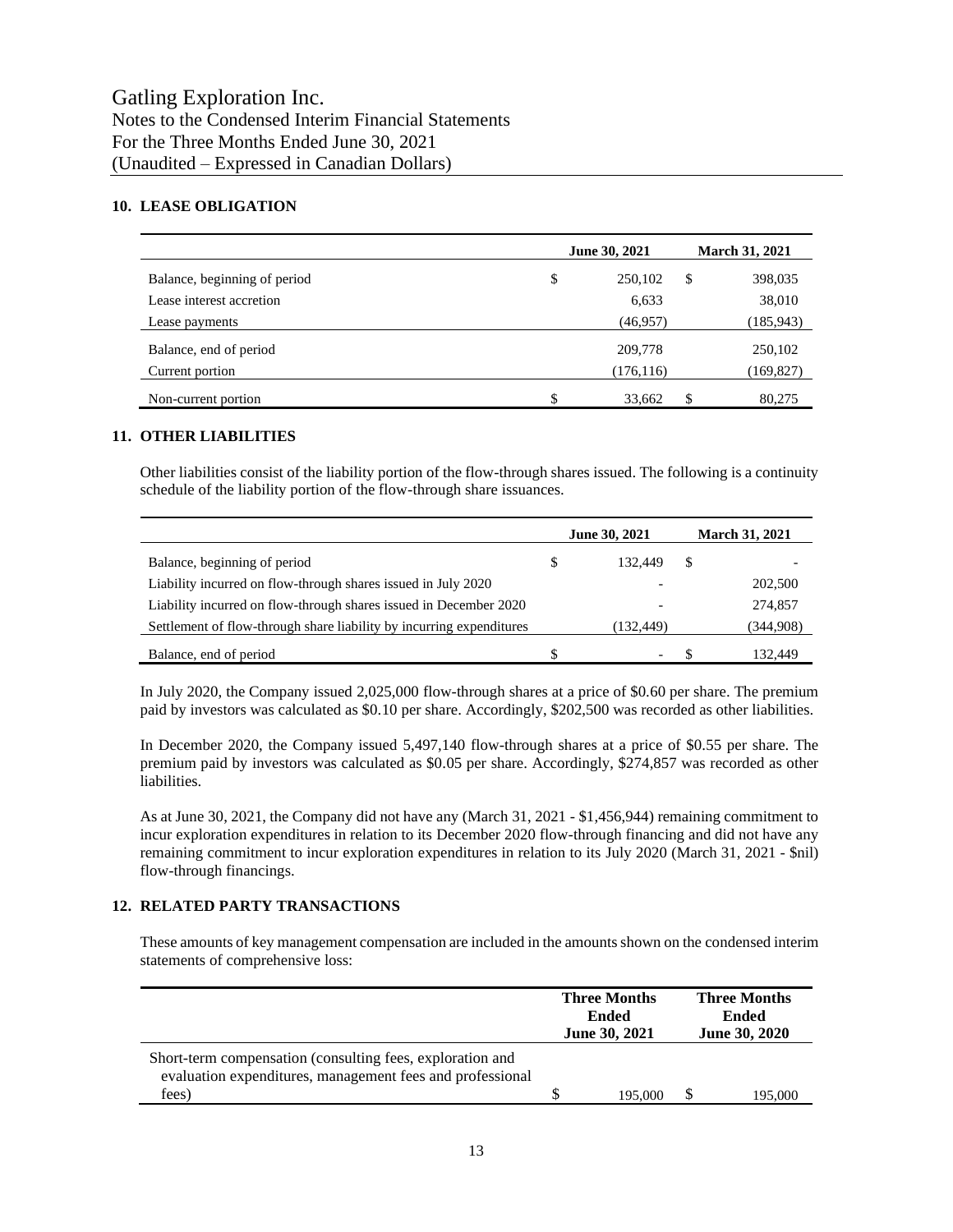# **12. RELATED PARTY TRANSACTIONS** (Continued)

During the three months ended June 30, 2021, short-term compensation to related parties consisted of \$82,500 (2020 - \$52,500) in consulting fees, \$30,000 (2020 - \$75,000) in exploration and evaluation expenditures, \$60,000 (2020 - \$45,000) in management fees and \$22,500 (2020 - \$22,500) in professional fees.

Transactions with related parties are included in the amounts shown on the condensed interim statements of comprehensive loss as follows:

|                                                                                                | <b>Three Months</b><br><b>Ended</b><br><b>June 30, 2021</b> |        | <b>Three Months</b><br>Ended<br><b>June 30, 2020</b> |        |
|------------------------------------------------------------------------------------------------|-------------------------------------------------------------|--------|------------------------------------------------------|--------|
| Related company controlled by officer and director<br>(consulting fees and office and general) |                                                             | 22,500 |                                                      | 27,500 |
| Related companies with common officers and directors (rent                                     |                                                             |        |                                                      |        |
| recovery)                                                                                      |                                                             | 45.000 |                                                      | 39,000 |

As at June 30, 2021, the Company had receivables of \$2,100 (March 31, 2021 - \$30,650) related to office rent recovery and other expense reimbursements from companies with common officers and directors.

As at June 30, 2021, the Company had prepaid expenses of \$5,500 (March 31, 2021 - \$7,000) related to expenses with a company controlled by a member of key management.

As at June 30, 2021, the Company had accounts payable and accrued liabilities of \$66,675 (March 31, 2021 - \$5,000) with companies controlled by officers and directors and \$26,500 (March 31, 2021 - \$7,116) related to shared office and general expenses with a company controlled by an officer and director. The balances owing are unsecured, non-interest-bearing and have no specific terms of repayment.

# **13. SHARE CAPITAL**

a) Authorized

Unlimited number of common voting shares without par value

b) Issued and outstanding

*During the three months ended June 30, 2021*

There were no share capital transactions during the three months ended June 30, 2021.

*During the year ended March 31, 2021*

On July 20, 2020, the Company closed a private placement for total gross proceeds of \$3,790,000. The Company issued 2,025,000 flow-through common shares of the Company at a price of \$0.60 per flowthrough common share for gross proceeds of \$1,215,000 and 5,150,000 common shares of the Company at a price of \$0.50 per common share for gross proceeds of \$2,575,000. The premium paid by investors on the flow-through shares was calculated as \$0.10 per share. Accordingly, \$202,500 was recorded as other liabilities. Share issue costs of \$28,837 were incurred.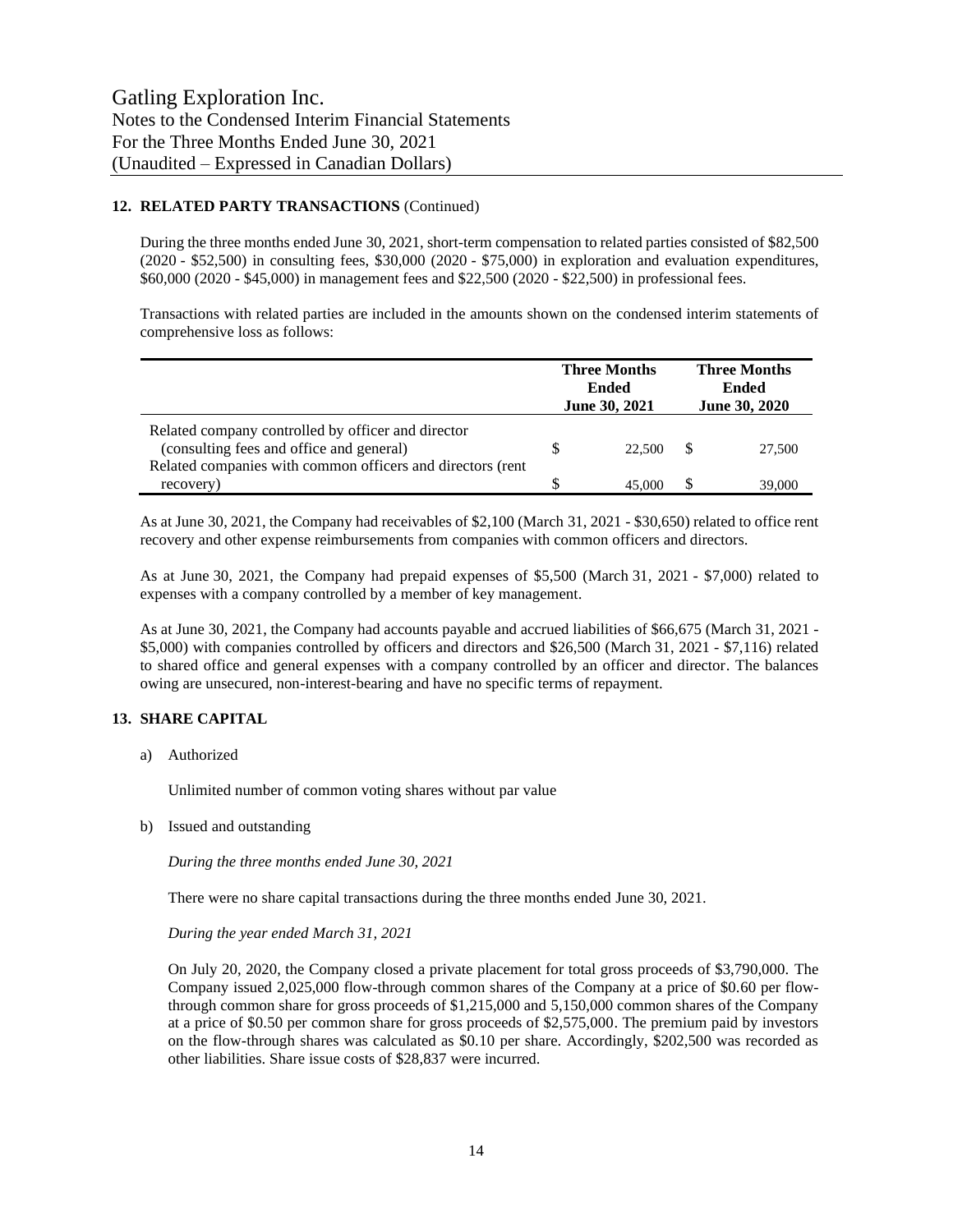## 13. **SHARE CAPITAL** (Continued)

#### b) Issued and outstanding (continued)

*During the year ended March 31, 2021 (continued)*

On December 18, 2020, the Company closed a private placement for gross proceeds of \$4,643,427. The Company issued 3,240,000 units at a price of \$0.50 per unit for gross proceeds of \$1,620,000. Each unit consists of one common share and one-half of one share purchase warrant. Each warrant entitles the holder to acquire one common share at a price of \$0.70 for a period of two years from the date of issuance. The Company also issued 5,497,140 flow-through common shares at a price of \$0.55 per share for gross proceeds of \$3,023,427. The premium paid by investors on the flow-through shares was calculated as \$0.05 per share. Accordingly, \$274,857 was recorded as other liabilities. The Company paid finders' fees of \$63,600 and issued 397,512 agent warrants with an exercise price of \$0.70 and a term to expiry of two years (note 13(d)). The Company also incurred other share issue costs of \$161,382.

c) Stock options

The Company has a stock option plan to grant incentive stock options to directors, officers, employees and consultants. Under the plan, the aggregate number of common shares that may be subject to option at any one time may not exceed 10% of the issued common shares of the Company as of that date, including options granted prior to the adoption of the plan. Options granted may not exceed a term of ten years, and the term will be reduced to one year following the date of death of the optionee. All options vest when granted unless they are otherwise specified by the Board of Directors or if they are granted for investor relations activities.

Options granted for investor relations activities vest over a twelve-month period with no more than 25% of the options vesting in any three-month period.

|                                  | <b>Three Months Ended</b> |          | <b>Year Ended</b>     |          |
|----------------------------------|---------------------------|----------|-----------------------|----------|
|                                  | <b>June 30, 2021</b>      |          | <b>March 31, 2021</b> |          |
|                                  | Weighted                  |          |                       | Weighted |
|                                  |                           | Average  |                       | Average  |
|                                  | Number of                 | Exercise | Number of             | Exercise |
|                                  | Options                   | Price    | <b>Options</b>        | Price    |
| Outstanding, beginning of period | 3,857,250                 | \$ 0.55  | 2,107,250             | \$0.53   |
| Granted                          |                           |          | 1,850,000             | \$0.57   |
| Expired                          | (25,000)                  | \$0.68   | (100,000)             | \$0.68   |
| Outstanding, end of period       | 3.832.250                 | \$0.53   | 3,857,250             | \$ 0.55  |

Stock option transactions and the number of stock options outstanding are summarized as follows: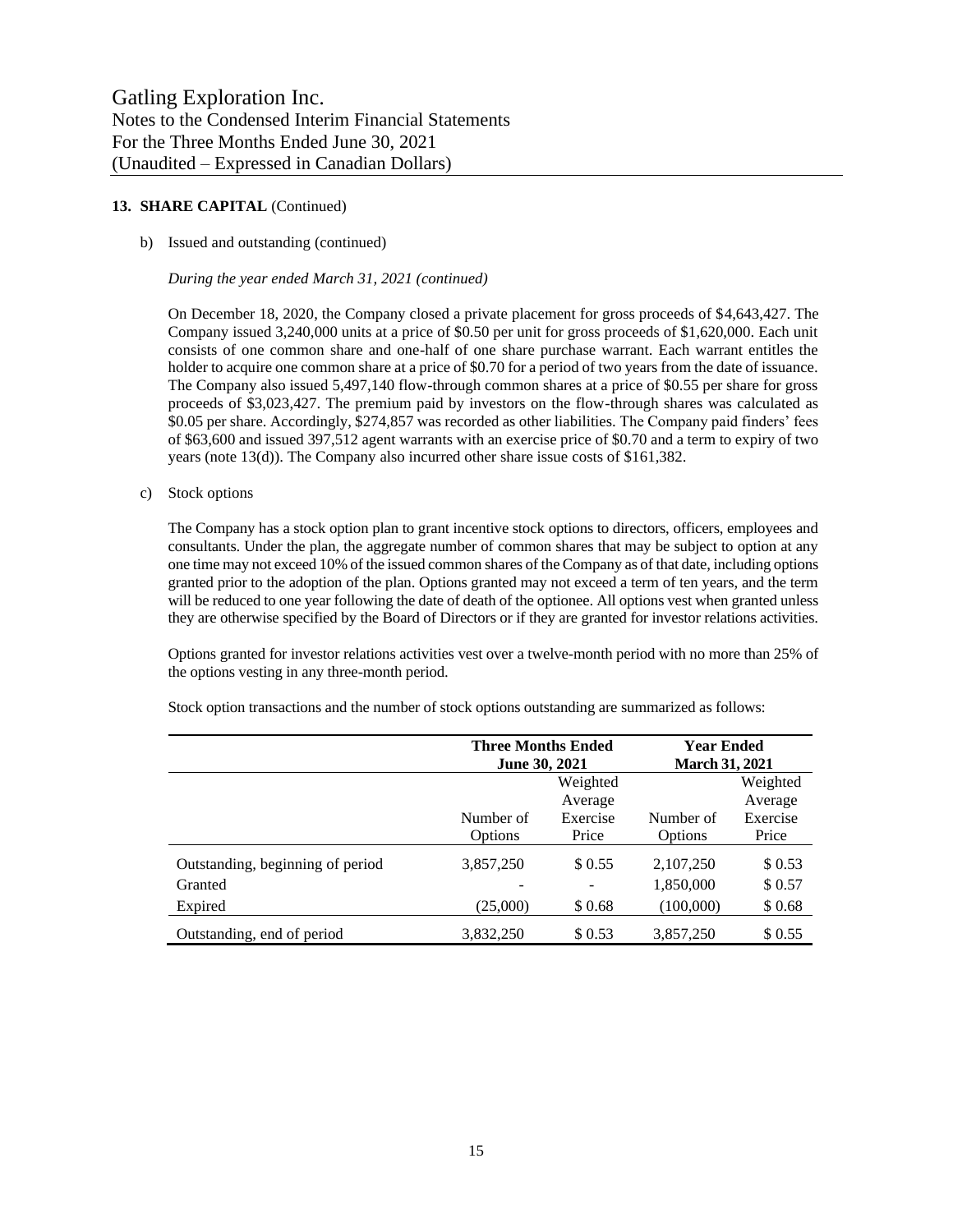## 13. **SHARE CAPITAL** (Continued)

#### c) Stock options (continued)

The following stock options were outstanding and exercisable at June 30, 2021:

|                    | <b>Weighted Average</b><br>Remaining<br><b>Contractual Life in</b> | <b>Exercise</b> |             |                    |
|--------------------|--------------------------------------------------------------------|-----------------|-------------|--------------------|
| <b>Expiry Date</b> | <b>Years</b>                                                       | Price           | Outstanding | <b>Exercisable</b> |
| October 15, 2021   | 0.29                                                               | \$ 0.42         | 1,332,250   | 1,332,250          |
| February 13, 2022  | 0.62                                                               | \$0.66          | 500,000     | 500,000            |
| February 27, 2022  | 0.66                                                               | \$ 0.62         | 125,000     | 125,000            |
| August 1, 2022     | 1.09                                                               | \$0.78          | 50,000      | 50,000             |
| September 16, 2022 | 1.21                                                               | \$1.16          | 100,000     | 100,000            |
| July 22, 2023      | 2.06                                                               | \$0.68          | 825,000     | 825,000            |
| December 21, 2023  | 2.48                                                               | \$ 0.45         | 650,000     | 650,000            |
| January 20, 2024   | 2.56                                                               | \$ 0.44         | 250,000     | 250,000            |
|                    | 1.28                                                               |                 | 3.832.250   | 3.832.250          |

The Company applies the fair value method using the Black-Scholes option pricing model in accounting for its stock options granted. Accordingly, no share-based payments (2020 - \$nil) were recognized during the three months ended June 30, 2021.

The fair value of each stock option granted was calculated using the following weighted average assumptions:

|                                        | <b>Three Months Ended</b><br><b>June 30, 2021</b> | <b>Year Ended</b><br>March 31, 2021 |
|----------------------------------------|---------------------------------------------------|-------------------------------------|
| Expected life (years)                  | N/A                                               | 3.00                                |
| Risk-free interest rate                | N/A                                               | 0.27%                               |
| Annualized volatility                  | N/A                                               | 170%                                |
| Dividend yield                         | N/A                                               | N/A                                 |
| Stock price at grant date              | N/A                                               | \$0.56                              |
| Exercise price                         | N/A                                               | \$0.57                              |
| Weighted average grant date fair value | N/A                                               | \$0.48                              |

Option pricing models require the input of highly subjective assumptions regarding volatility. The Company has used historical volatility and the volatility of a comparable company to estimate the volatility of the share price.

During the three months ended June 30, 2021, the Company transferred \$43,092 (2020 - \$nil) from the share-based payments reserve to deficit upon the expiration of 25,000 (2020 - nil) stock options.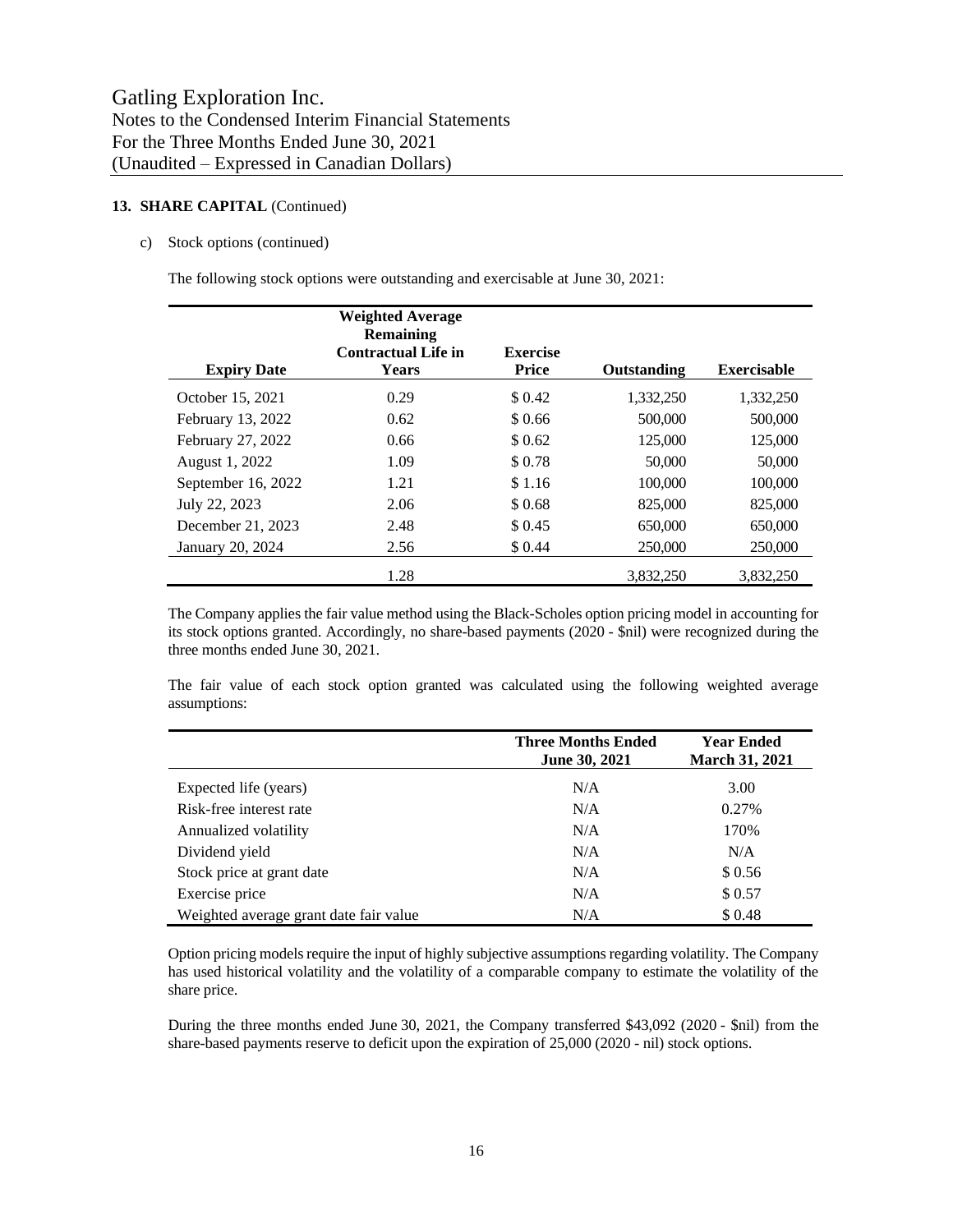# 13. **SHARE CAPITAL** (Continued)

#### d) Warrants

Warrant transactions and the number of warrants outstanding are summarized as follows:

|                                  | <b>Three Months Ended</b><br><b>June 30, 2021</b> |          | <b>Year Ended</b><br><b>March 31, 2021</b> |          |
|----------------------------------|---------------------------------------------------|----------|--------------------------------------------|----------|
|                                  | Weighted                                          |          |                                            | Weighted |
|                                  |                                                   | Average  |                                            | Average  |
|                                  | Number of                                         | Exercise | Number of                                  | Exercise |
|                                  | Warrants                                          | Price    | Warrants                                   | Price    |
| Outstanding, beginning of period | 2,017,512                                         | \$ 0.70  |                                            |          |
| Granted                          |                                                   |          | 2,017,512                                  | \$0.70   |
| Outstanding, end of period       | 2,017,512                                         | \$0.70   | 2,017,512                                  | \$0.70   |

The following warrants were outstanding and exercisable at June 30, 2021:

| <b>Expiry Date</b> | <b>Weighted Average</b><br><b>Remaining</b><br><b>Contractual Life in</b><br><b>Years</b> | <b>Exercise</b><br><b>Price</b> | <b>Exercisable</b> |
|--------------------|-------------------------------------------------------------------------------------------|---------------------------------|--------------------|
| December 18, 2022  | 1.47                                                                                      | \$ 0.70                         | 2,017,512          |

The Company applies the residual method in accounting for its warrants issued through private placements. Accordingly, \$nil was recorded for the 1,620,000 warrants issued on December 18, 2020.

The fair value of each stock option granted was calculated using the following weighted average assumptions:

|                                        | <b>Three Months Ended</b><br><b>June 30, 2021</b> | <b>Year Ended</b><br><b>March 31, 2020</b> |
|----------------------------------------|---------------------------------------------------|--------------------------------------------|
| Expected life (years)                  | N/A                                               | 2.00                                       |
| Risk-free interest rate                | N/A                                               | 0.29%                                      |
| Annualized volatility                  | N/A                                               | 82%                                        |
| Dividend yield                         | N/A                                               | N/A                                        |
| Stock price at grant date              | N/A                                               | \$0.45                                     |
| Exercise price                         | N/A                                               | \$0.70                                     |
| Weighted average grant date fair value | N/A                                               | \$0.14                                     |

Option pricing models require the input of highly subjective assumptions regarding volatility. The Company has used historical volatility and the volatility of a comparable company to estimate the volatility of the share price.